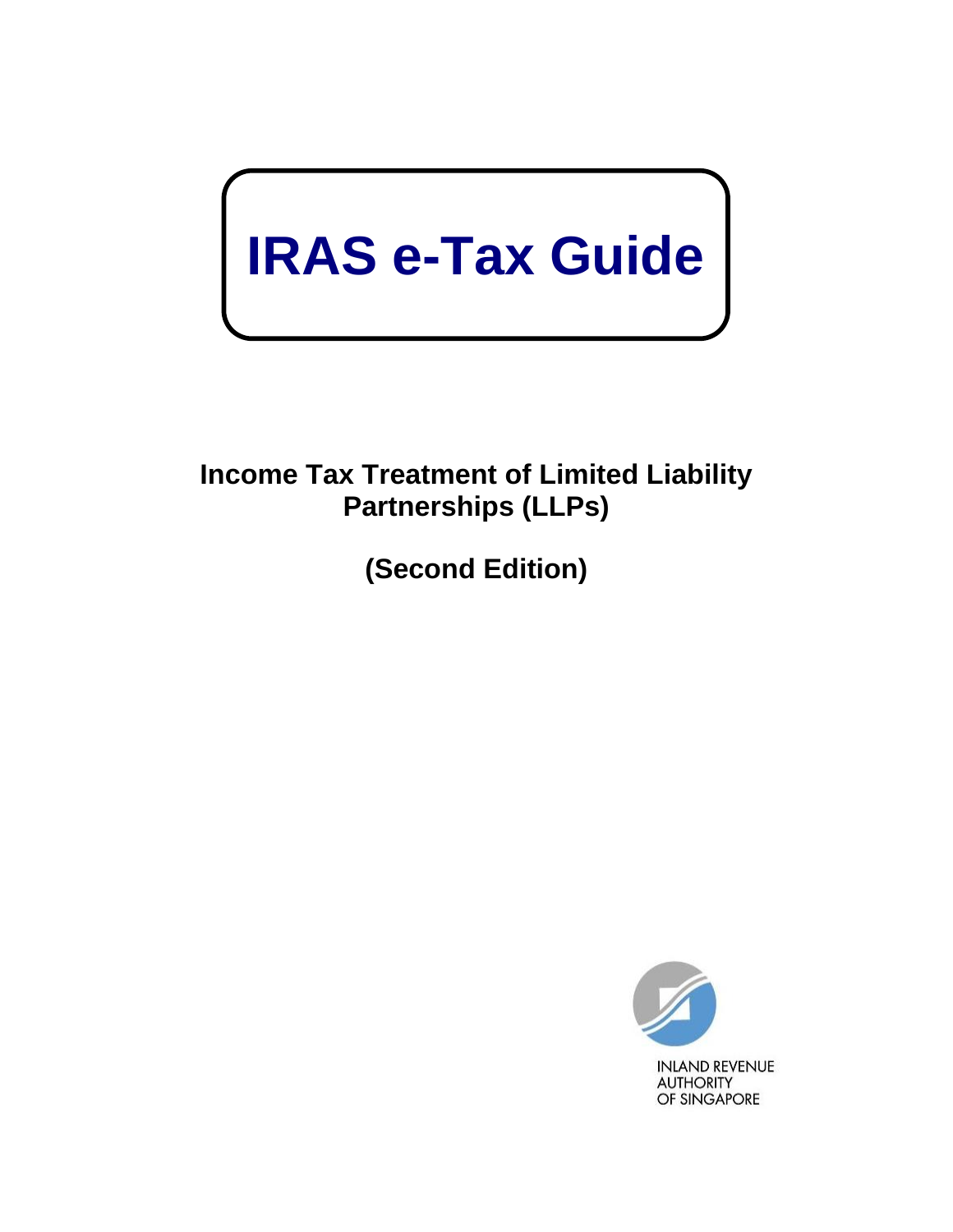Published by Inland Revenue Authority of Singapore

Published on 1 Mar 2014

First Edition on 29 Jun 2012

Disclaimers: IRAS shall not be responsible or held accountable in any way for any damage, loss or expense whatsoever, arising directly or indirectly from any inaccuracy or incompleteness in the Contents of this e-Tax Guide, or errors or omissions in the transmission of the Contents. IRAS shall not be responsible or held accountable in any way for any decision made or action taken by you or any third party in reliance upon the Contents in this e-Tax Guide. This information aims to provide a better general understanding of taxpayers' tax obligations and is not intended to comprehensively address all possible tax issues that may arise. While every effort has been made to ensure that this information is consistent with existing law and practice, should there be any changes, IRAS reserves the right to vary our position accordingly.

© Inland Revenue Authority of Singapore

All rights reserved. No part of this publication may be reproduced or transmitted in any form or by any means, including photocopying and recording without the written permission of the copyright holder, application for which should be addressed to the publisher. Such written permission must also be obtained before any part of this publication is stored in a retrieval system of any nature.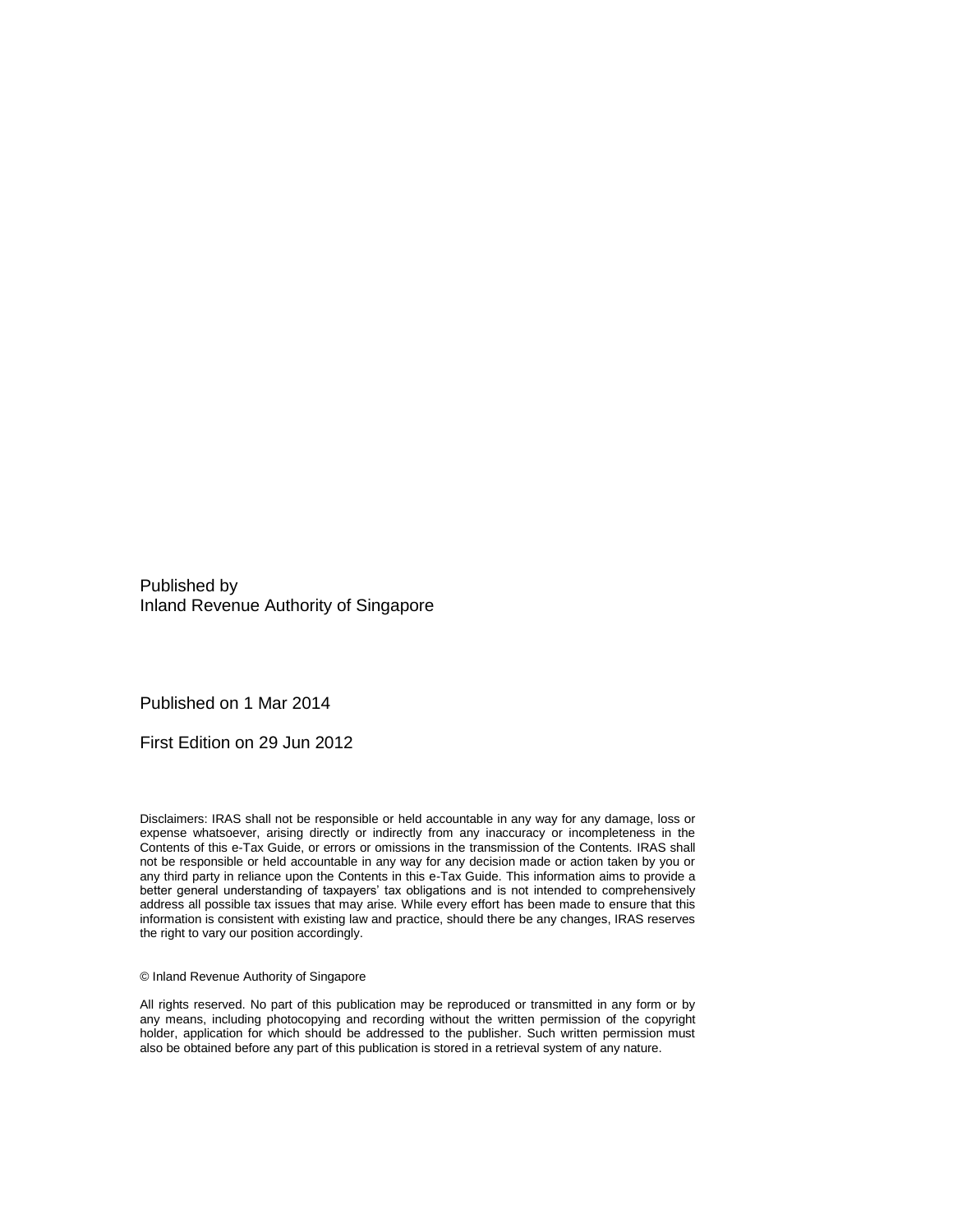# **Table of Contents**

|                                                                                                                      | Page         |
|----------------------------------------------------------------------------------------------------------------------|--------------|
|                                                                                                                      |              |
|                                                                                                                      | 1            |
|                                                                                                                      | $\mathbf{2}$ |
|                                                                                                                      | 4            |
|                                                                                                                      | 4            |
|                                                                                                                      | 4            |
|                                                                                                                      | 6            |
| 8. Reduction in contributed capital of a partner of an LLP                                                           | 6            |
| 9. Tax treatment of unabsorbed CA, IBA, Trade Losses or                                                              | 7            |
|                                                                                                                      | 9            |
|                                                                                                                      | 10           |
|                                                                                                                      | 10           |
| 13. Other features of the income tax treatment of LLPs                                                               | 13           |
|                                                                                                                      | 14           |
|                                                                                                                      | 15           |
|                                                                                                                      | 16           |
| Annex 1- Order of deduction for CA, IBA, Trade Losses and                                                            | 17           |
| Annex 2 - Illustration of deduction and restriction of CA, IBA and<br>Trade Losses of partners of an LLP             | 18           |
| Annex 3 - Summary of LLP the relevant conditions for carry<br>forward, transfer and carry back of the unabsorbed CA, | 21           |

**Annex 4 - [Treatment of CA in respect of a property sold to](#page-26-0)**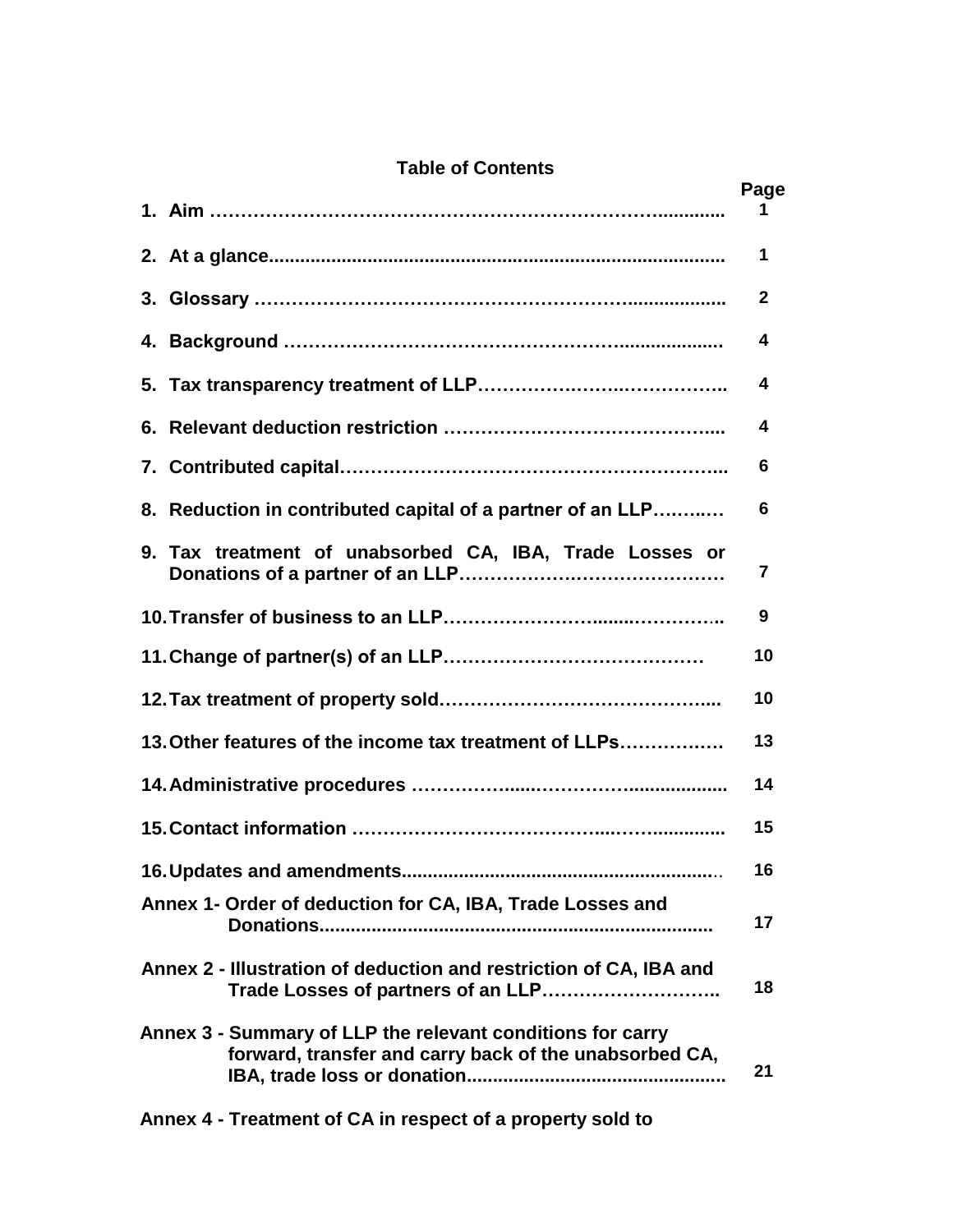|                                                               | 22 |
|---------------------------------------------------------------|----|
| Annex 5 - Example showing tax treatment of partners of an LLP | 25 |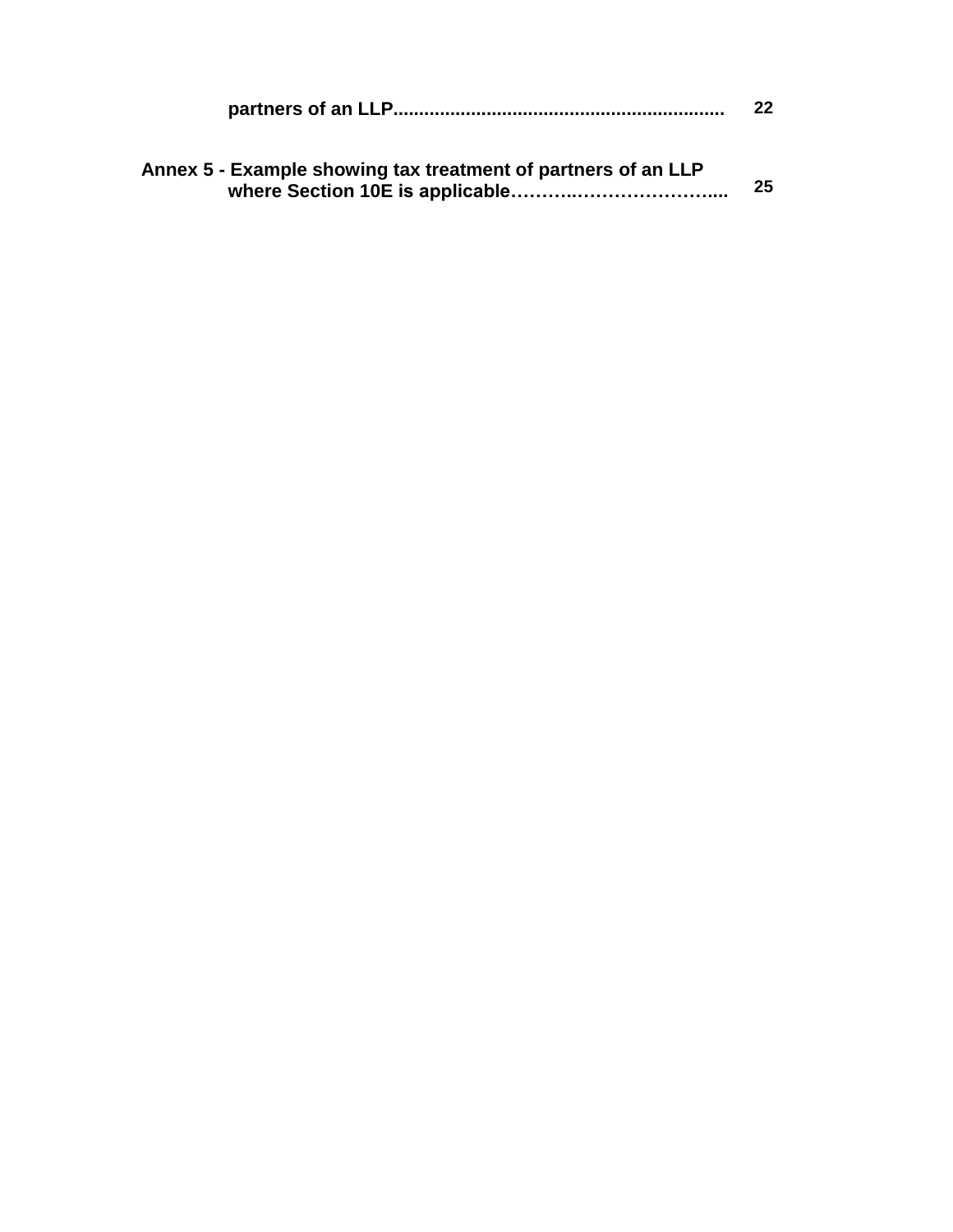# **Income Tax Treatment of Limited Liability Partnership (LLP)**

#### <span id="page-4-0"></span>**1 Aim**

- 1.1 This e-Tax guide explains the tax treatments of an LLP. It consolidates the two previous e-Tax guides<sup>1</sup> issued on income tax treatment of LLPs.
- 1.2 It will be relevant to you if you are involved with any LLP business.

#### <span id="page-4-1"></span>**2 At a glance**

- 2.1 An LLP is tax transparent which means its income is not taxed at LLP level. Instead, the income will be taxed in the hands of each partner of the LLP as his<sup>2</sup> share of income from the LLP at his relevant income tax rate.
- 2.2 In each year of assessment ("YA"), each partner's share of the following may be deducted against his income from other sources:
	- (i) Capital Allowances ("CA") and Industrial Building Allowances ("IBA") in excess of his LLP income;
	- (ii) Trade losses from the LLP;
	- (iii) Donations
- 2.3 The amount of a partner's share of an LLP's CA, IBA and trade losses that can be allowed against his income from other sources is subject to relevant deduction restriction (see paragraph 6.1).
- 2.4 A partner's share of unabsorbed current year CA, IBA, trade losses and donations can be:
	- (i) carried forward to the next year of assessment ("YA") for deduction against future income of the partner from the same LLP;
	- (ii) transferred to his spouse or related company/companies for the same YA; or
	- (iii) carried back for deduction from the assessable income of his or (if he is an individual), his spouse in the YA immediately preceding that YA (unabsorbed current year donations cannot be carried back).
- 2.5 Other aspects of the tax treatment of an LLP, including transfer of business or properties and certain administrative procedures are also covered.

 $\overline{a}$ <sup>1</sup>The e-Tax guide is a consolidation of two previous e-Tax guides on:

a) "Income Tax Treatment of Limited Liability Partnership (LLPs)" published on 15 Jul 2004

b) "Income Tax Treatment of Limited Liability Partnership (LLPs) (Supplementary Circular)" published on 10 Jun 2005

 $2$  In this context, the term "his" is not confined to the male individual, but refers to a legal person who could include a female individual, a company, another LLP, and the trustee of a trust.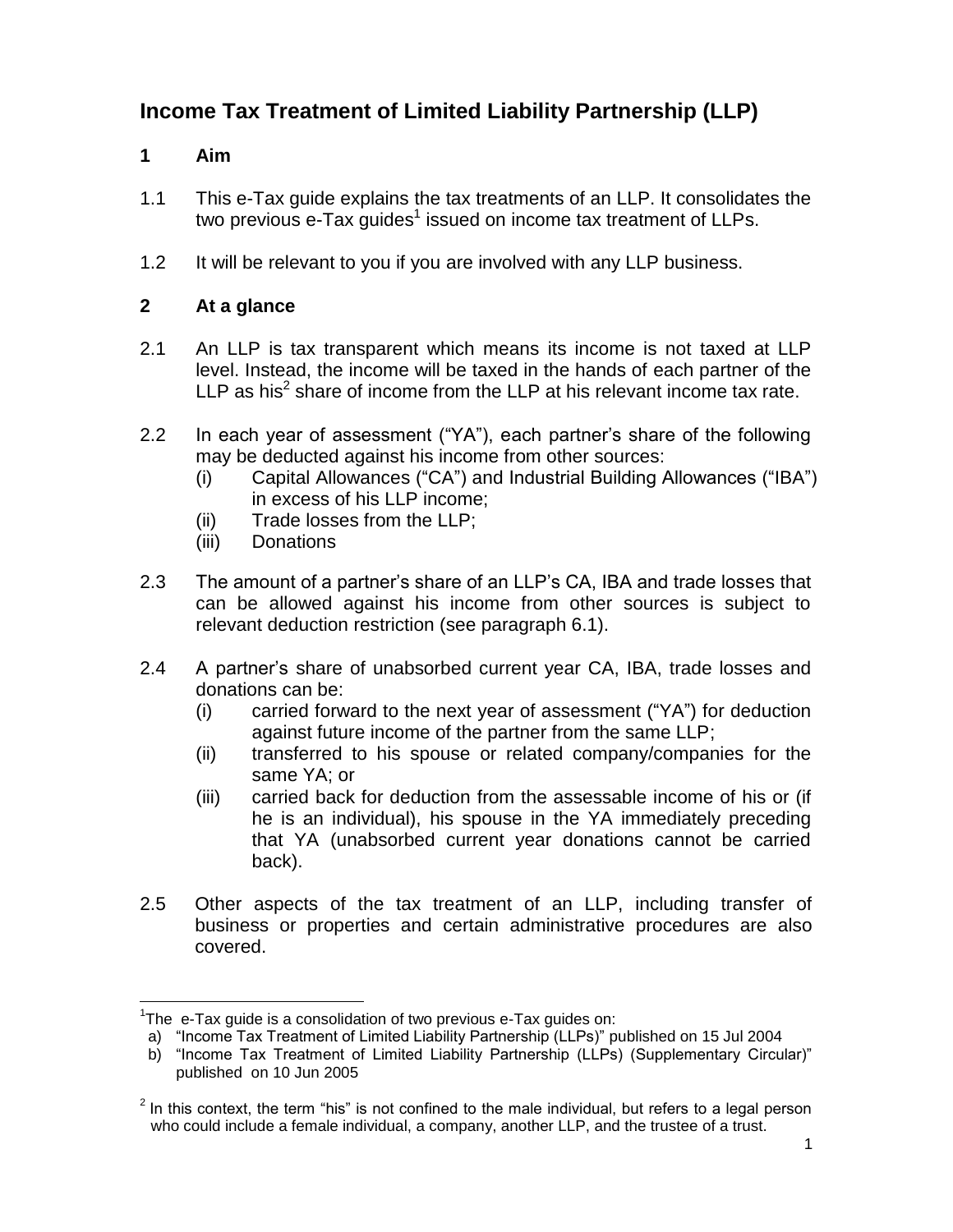#### <span id="page-5-0"></span>**3 Glossary**

#### 3.1 **Foreign LLPs**

LLPs that are incorporated or registered under any law elsewhere that is similar to the Singapore Limited Liability Partnership Act.

#### 3.2 **Relevant Deduction**

The amount of a partner's share of an LLP's capital allowances, industrial building allowances and trade losses allowed against his income from other sources (paragraph 6.1).

#### 3.3 **Past Relevant Deduction**

All relevant deduction allowed in all past YAs (paragraph 6.1).

#### 3.4 **Same Business Test**

This test determines if a person continues to carry on the same trade, business or profession for which the capital allowances are given when carrying forward or carrying back the unabsorbed capital allowances. This test is satisfied if the same trade, business or profession is continued.

#### 3.5 **Shareholding Test**

This test compares the percentage of the shareholdings of a company (or its ultimate parent company) that is held by the same persons as at the relevant dates. If the percentage is 50% or more, there is no substantial change in the shareholders and the company is said to have satisfied the shareholding test (see paragraph 9.3 for the relevant dates).

#### 3.6 **Transferee LLP**

A newly formed LLP that takes over the business of a sole proprietorship, partnership, LP, another LLP or a company.

#### 3.7 **Transferor**

The person who transfers his/her business entity (in the form of a sole proprietorship, partnership, LP, LLP or company) to you so that you will be able to take over his business.

#### 3.8 **Unabsorbed capital allowances**

The capital allowances claimed by a person [under section 16.17, 18A (repealed), 18B, 18C, 19, 19A, 19B, 19C, 19D or 20 of the Income Tax Act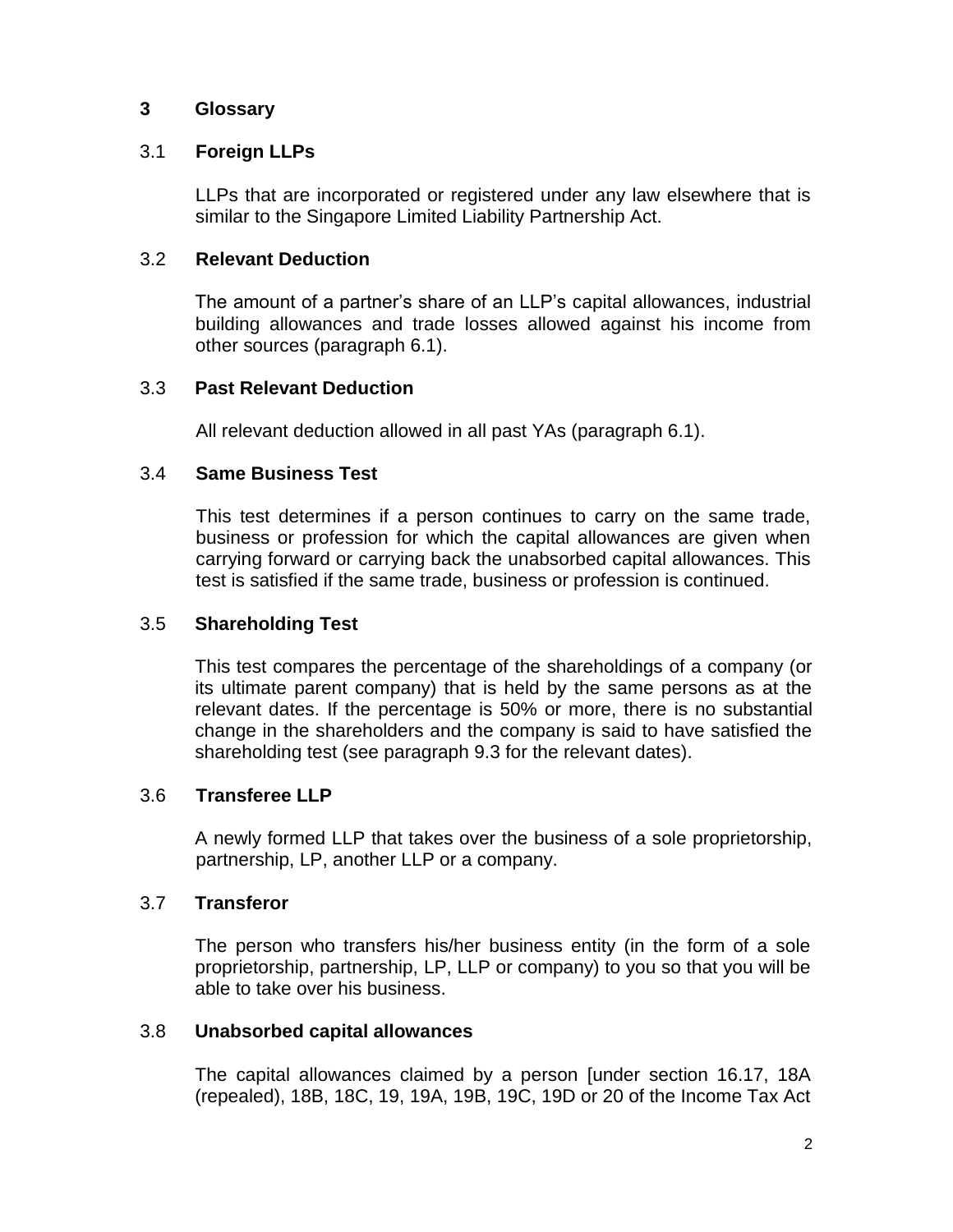("ITA")] for a YA that exceed the person's aggregate taxable income for that YA.

#### 3.9 **Unabsorbed trade losses**

The trade loss incurred by a person for a YA that exceed the person's income from all sources for that YA.

#### 3.10 **Unabsorbed donations**

The approved donations made by a person in a YA that exceeds his statutory income for that YA. Approved donations are donations approved for tax deduction and made to approved recipients under sections 37(3)(b),  $(c)$ ,  $(d)$ ,  $(e)$  or  $(f)$  of the ITA.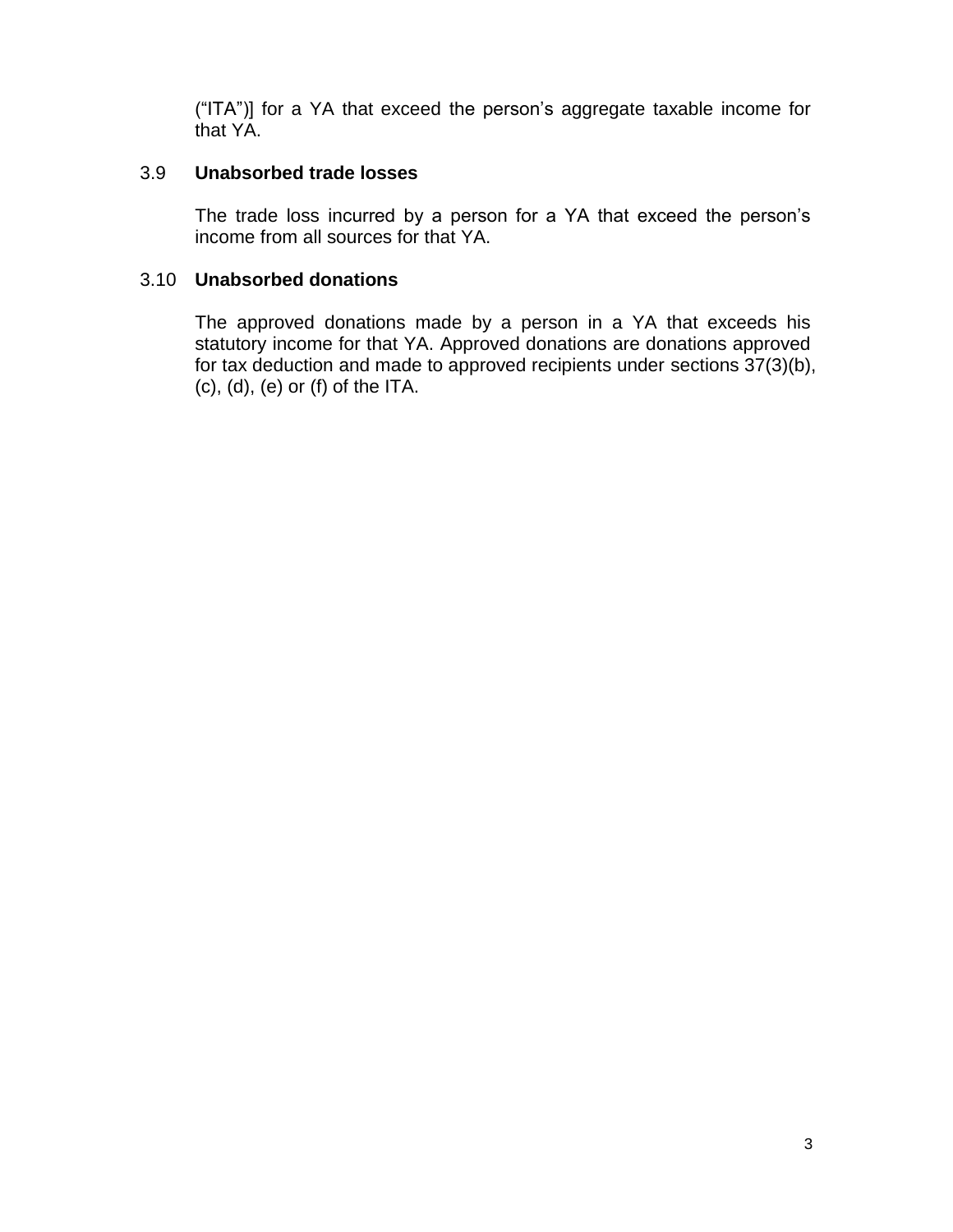# <span id="page-7-0"></span>**4 Background**

- 4.1 The LLP and Limited Partnership<sup>3</sup> ("LP") are two business vehicles introduced in the Budget 2003 to give businesses more options in structuring their business activities.
- 4.2 In Singapore, LLPs are formed by being registered as "bodies corporate" under the Limited Liability Partnerships  $Act<sup>4</sup>$ . Upon registration with the Registrar of LLPs, an LLP will be recognized as a legal person.
- 4.3 An LLP structure allows a business to operate and function as a partnership, while retaining the status of a separate legal person.

# <span id="page-7-1"></span>**5 Tax transparency treatment of LLP**

- 5.1 For income tax purposes, an LLP is given tax transparency like a general partnership. This means the income from an LLP is not taxed at the LLP level. Instead, each partner is taxed separately on his share of income from the LLP. If you are an individual partner of a LLP, your share of income from the LLP will be taxed based on your personal income tax rate. If you are a corporate partner, your share of income from the LLP will be taxed based on the prevailing corporate tax rate.
- 5.2 If the LLP does not make any profit, your share of CA, IBA, trade losses from the LLP may be deducted<sup>5</sup> against your income from other sources subject to relevant deduction restriction. Only your share of donation can be deducted without being subjected to this restriction.

# <span id="page-7-2"></span>**6 Relevant deduction restriction**

- 6.1 For any YA where you are a partner claiming your share of an LLP's CA, IBA and trade losses against your income from other sources, the sum of the following deductions for that YA cannot exceed your contributed capital<sup>6</sup> at the end of that YA:
	- (i) your share of CA, IBA and trade losses allowed against your income from other sources ("relevant deduction") for that YA, and

**EXECUTE:**<br><sup>3</sup> LPs are governed by the Limited Partnerships Act which came into force on 4 May 2009. The tax treatment of LPs is largely similar to that of LLPs. The differences in tax treatment are elaborated in IRAS e-Tax Guide on "Income Tax Treatment of Limited Partnerships" published on 30 Jun 2009.

<sup>&</sup>lt;sup>4</sup> The Limited Liability Partnership Act came into force on 11 Apr 2005.

 $5$  The deduction of CA, IBA, trade losses or donations of a partner of an LLP is to be made in the order set out in the ITA. Please refer to Annex 1 for a summary of the order of deduction.

 $^6$  Please refer to paragraph 7 for a detailed explanation on "contributed capital".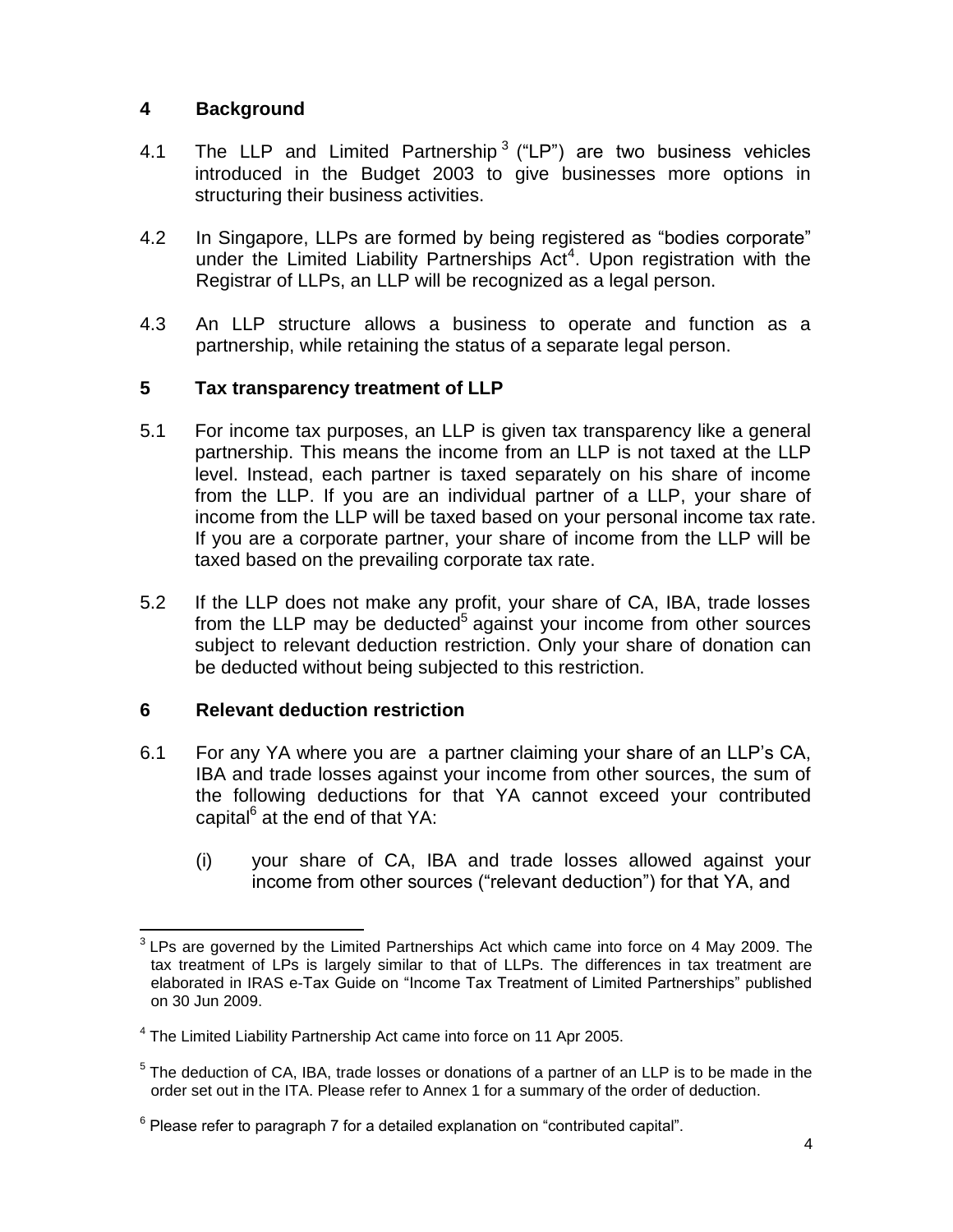(ii) your total relevant deduction allowed in all past YAs ("past relevant deduction").

This restriction is referred to as "relevant deduction restriction". For the restriction, your income from other sources would include non-trade income from the LLP.

6.2 If the amount of your share of CA, IBA and trade losses exceeds your contributed capital, the excess amount may be carried forward to the next YA to deduct against your share of future income from the same  $LLP<sup>7</sup>$ .

#### Example

Company A is a corporate partner of an LLP. As at both 31 Dec 2009 and 31 Dec 2010, its contributed capital is \$25,000. Its share of the LLP's CA, IBA and trade losses, and its income from other sources are:

|    | Year ended  | СA        | <b>IBA</b> | <b>LLP Loss</b> | IIP       | Other    |
|----|-------------|-----------|------------|-----------------|-----------|----------|
|    |             |           |            |                 | Singapore | Income   |
|    |             |           |            |                 | Interest  |          |
| a) | 31 Dec 2009 | (\$5,000) | (\$13,000) | (\$3,000)       | \$5,000   | \$25,000 |
|    |             |           |            |                 |           |          |
| b) | 31 Dec 2010 | (\$5,000) | (\$6,000)  | (\$8,000)       | \$3,000   | \$15,000 |
|    |             |           |            |                 |           |          |

The following shows the relevant deduction restriction applied on Company A:

|                                                      | YA 2010    |           | YA 2011                |           |
|------------------------------------------------------|------------|-----------|------------------------|-----------|
|                                                      | Tax Comp   | Relevant  | Tax Comp               | Relevant  |
|                                                      |            | deduction |                        | deduction |
| LLP other income (interest)                          | \$5,000    |           | \$3,000                |           |
| Other income                                         | \$25,000   |           | \$15,000               |           |
| Less: CA/IBA                                         | (\$18,000) | \$18,000  | $*(\$4,000)$           | \$4,000   |
|                                                      | \$12,000   |           | \$14,000               |           |
| Less: LLP loss                                       | (\$3,000)  | \$3,000   | <b>NA</b>              |           |
| Chargeable Income                                    | \$9,000    |           | \$14,000               |           |
| Unabsorbed LLP CA/IBA c/f<br>Unabsorbed LLP Loss c/f |            |           | (\$7,000)<br>(\$8,000) |           |
| Total relevant deduction for<br>each YA              |            | \$21,000# |                        | \$4,000#  |

\*Based on the relevant deduction restriction, the sum of Company A's relevant deductions for YA 2011 and its past relevant deductions cannot exceed its contributed capital of \$25,000 as at YA 2011. Since Company A's past relevant

THE THIS INCOCLETT THE SAMILY THE SAMILY THE THIS INTERTS THE STATE THIS IS Subject to the same business test and if applicable, the shareholding test. Please refer to paragraphs 9.2 and 9.3 for detailed explanations on the same business test and shareholding test respectively.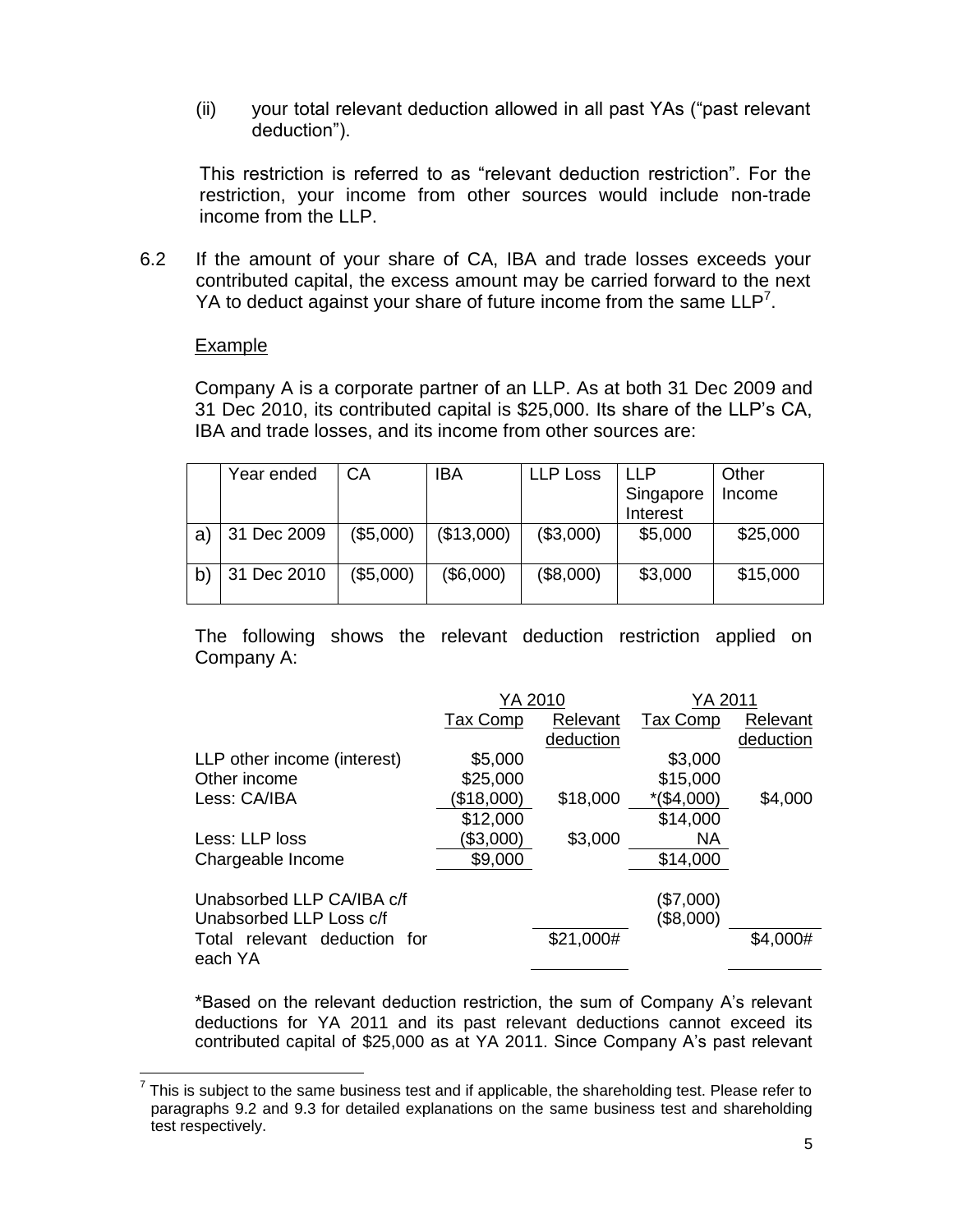deductions is \$21,000, only \$4,000 (\$25,000 - \$21,000) will be allowed as relevant deductions against Company A's income from other sources.  $\#$  \$21,000 + \$4,000 = \$25,000 (i.e. the same amount as its contributed capital)

#### <span id="page-9-0"></span>**7 Contributed capital**

- 7.1 The contributed capital of a partner of an LLP is the aggregate of
	- (i) The amount which the partner has contributed to the LLP (in cash or in kind, excluding any loan to the LLP) as capital that have not been directly or indirectly drawn out or received back by him (whether as a distribution or a loan); and
	- (ii) The amount of profits or gains<sup>8</sup> of the trade, business, profession or vocation derived by the LLP from any past YA which the partner is entitled to (whether as a distribution or a loan), but he has not received.
- 7.2 When you make capital contributions to the LLP in instalments as a partner, only what you have actually contributed as capital will be considered as part of your contributed capital. What you have agreed but have not contributed will not be considered as part of your contributed capital.
- 7.3 If you make capital contributions in forms other than cash, the value of these contributions must reflect their market value, and be documented in the partnership agreement. Where you contribute capital in the form of services rendered to the LLP, the value of the services recognised must be based on the open market value of the services when they are rendered.
- 7.4 You are required to submit an independent valuation report on your contribution in kind in the form of:
	- (i) Real property;
	- (ii) Shares and securities; or
	- (iii) Intellectual property (if the value exceeds \$0.5 million).

This report has to be submitted together with your Income Tax Return for the YA relating to the basis period in which the contribution was made. For other types of contribution in kind, a valuation report will only be required when requested by the Comptroller of Income Tax ("CIT").

 8 The amount of profits or gains for a YA refers to a partner's share of the amount of accounting profit as reflected in the income statement of the LLP for the basis period relating to the YA.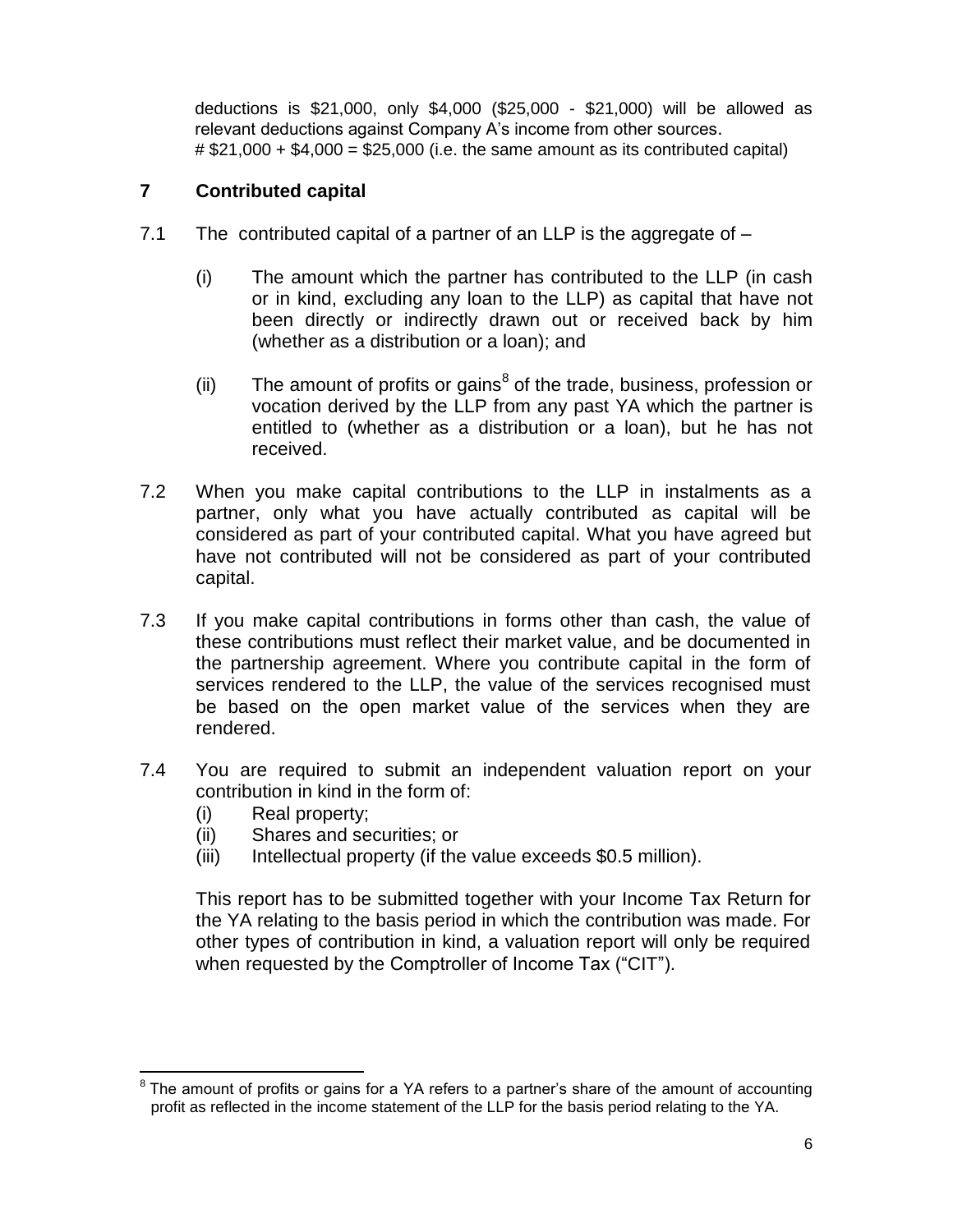# <span id="page-10-0"></span>**8 Reduction in contributed capital of a partner of an LLP**

- 8.1 Your contributed capital will be reduced if you make a withdrawal (whether as a distribution or a loan) of:
	- (i) the capital you had previously contributed to the LLP, or
	- (ii) any portion of your share of the profits or gains of the trade, business, profession or vocation derived by the LLP in respect of past years which you had previously not withdrawn.
- 8.2 If as a result of such a reduction in any YA, your past relevant deduction exceeds your reduced contributed capital as at the end of the basis period relating to the YA, it will give rise to the following tax consequences:
	- (i) The excess amount shall be deemed to be your income  $9$ , chargeable with tax under section  $10(1)(g)$  of the ITA for this YA;
	- (ii) An equal amount shall be deemed to be your share of the loss incurred by the LLP for this YA. This amount can be used for deduction against your share of LLP profits for the YA. If this amount exceeds your share of LLP income for the YA, the excess deemed trade loss can be carried forward to subsequent YAs to deduct against your future income from the  $LLP^{10}$ .
	- (iii) For applying the relevant deduction restriction in subsequent YA, your past relevant deduction will be reduced by the amount of deemed income as mentioned in (i).

Please refer to Annex 2 for two examples on the deduction and restriction of CA, IBA and trade losses of partners of an LLP.

#### <span id="page-10-1"></span>**9 Tax treatment of unabsorbed CA, IBA, Trade Losses or Donations of a partner of an LLP**

9.1 As a general rule, if you are a partner of an LLP, you may carry forward, carry back or transfer the unabsorbed CA, IBA, trade losses or donations from an LLP in a YA. However, certain tests are to be satisfied in order to deduct these allowances or trade losses against the respective income.

 $\overline{a}$ 9 This is because your past relevant deduction had exceeded your contributed capital as at the end of the basis period relating to this YA. This excess had been allowed as a deduction against your income from other sources in a prior YA. Therefore, in this YA, the excess is deemed to be income chargeable to tax under section 10(1)(g) of the ITA.

 $10$ Where the partner is a company, the carry-forward of the deemed trade loss is subject to the shareholding test.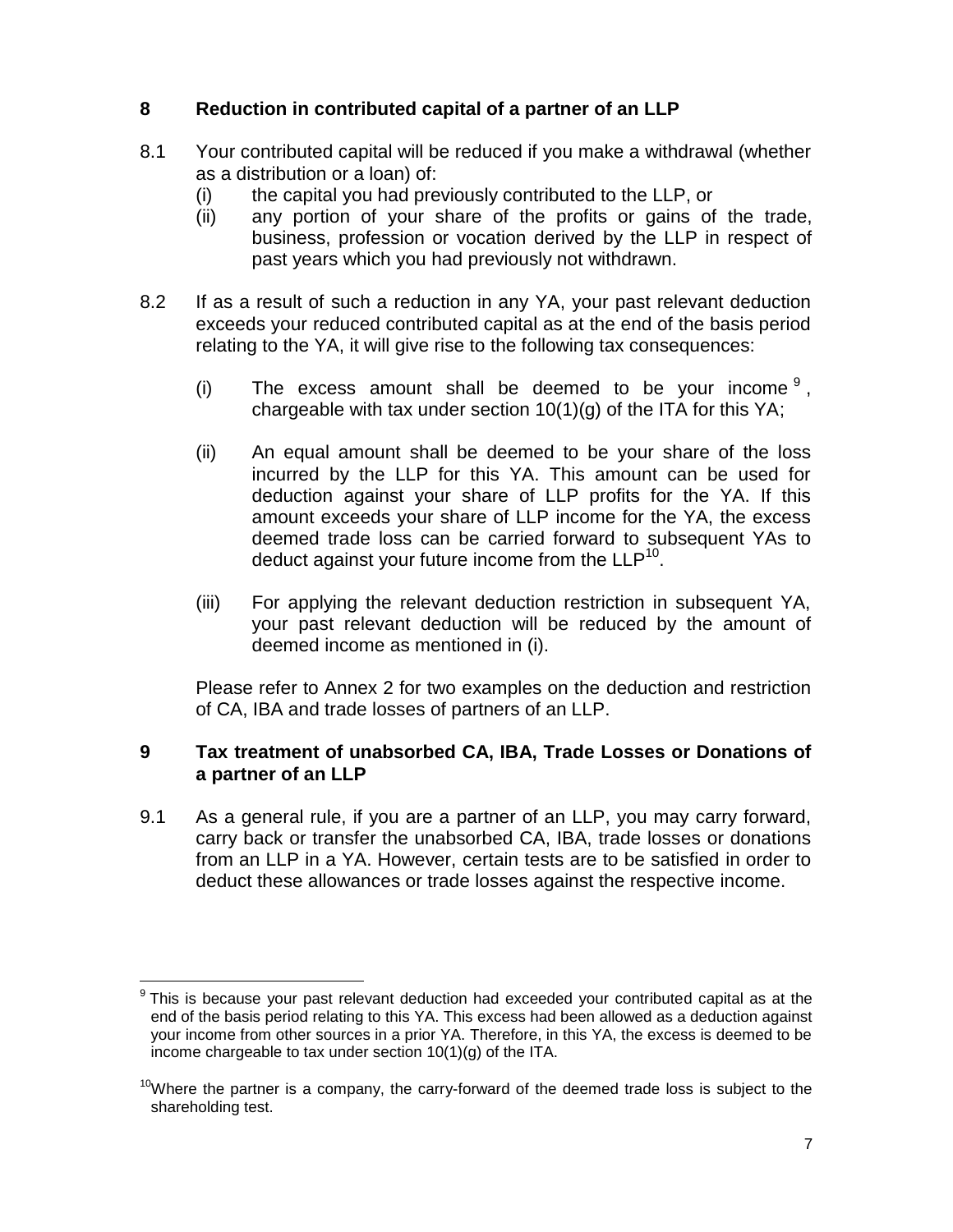#### **(a) Carry forward of CA, IBA, Trade Losses and Donations to the next YA**

- 9.2 You can only deduct your unabsorbed CA and IBA that is being carried forward from previous YA against income from the same trade, business or profession in respect of which the CA or IBA was given. This requirement is known as the "**same business test**". Your unabsorbed CA or IBA from an LLP will be forfeited if during the basis period relating to the YA of claim, you ceased to be a partner of the LLP.
- 9.3 If you are a company, you have to satisfy an additional test known as the "**shareholding test**" in any YA to deduct your unabsorbed CA, IBA and trade losses<sup>11</sup> that is carried forward from previous YAs. For this test, the shareholders of the company must remain substantially the same on the following two relevant dates:
	- (i) The last day of the YA in which the CA or IBA was given, or last day of the year in which the trade losses were incurred; and
	- (ii) The first day of the YA in which this CA, IBA or trade losses are used for deduction against the company's income.
- 9.4 Unabsorbed donations can only be carried forward up to a maximum of five YAs. Within the five years, you may deduct the unabsorbed donation carried forward from previous YA regardless of the business continuity test. But if you are a company, you have to satisfy the shareholding test to get a deduction.

# **(b) Transfer of unabsorbed CA, IBA, Trade Losses or Donations**

- 9.5 As a partner of a LLP, you may transfer your current year unabsorbed CA, IBA, trade losses or donations from the LLP to the related company or companies within the same group under section 37C of the ITA, or to your spouse under section 37D of the ITA.
- 9.6 The amount to be transferred is subject to the relevant deduction restriction (where applicable) and all relevant conditions applicable to such transfer as spelt out under sections 37C or 37D.

# **(c) Carry back of unabsorbed CA, IBA or Trade Losses**

9.7 Subject to all relevant conditions under sections 37E and  $37F^{12}$ , you may also carry back your current year unabsorbed CA, IBA or trade loss from

 $\overline{a}$  $11$  A person's trade losses which are in excess of all his income from other sources for any YA.

<sup>&</sup>lt;sup>12</sup>The carry-back is also subject to restrictions and conditions in sections 2, 10D(2)(b) and (d), 10H(1)(a) and (b), 23(3), 36A(4), 36A(10) and 37(5) of the ITA.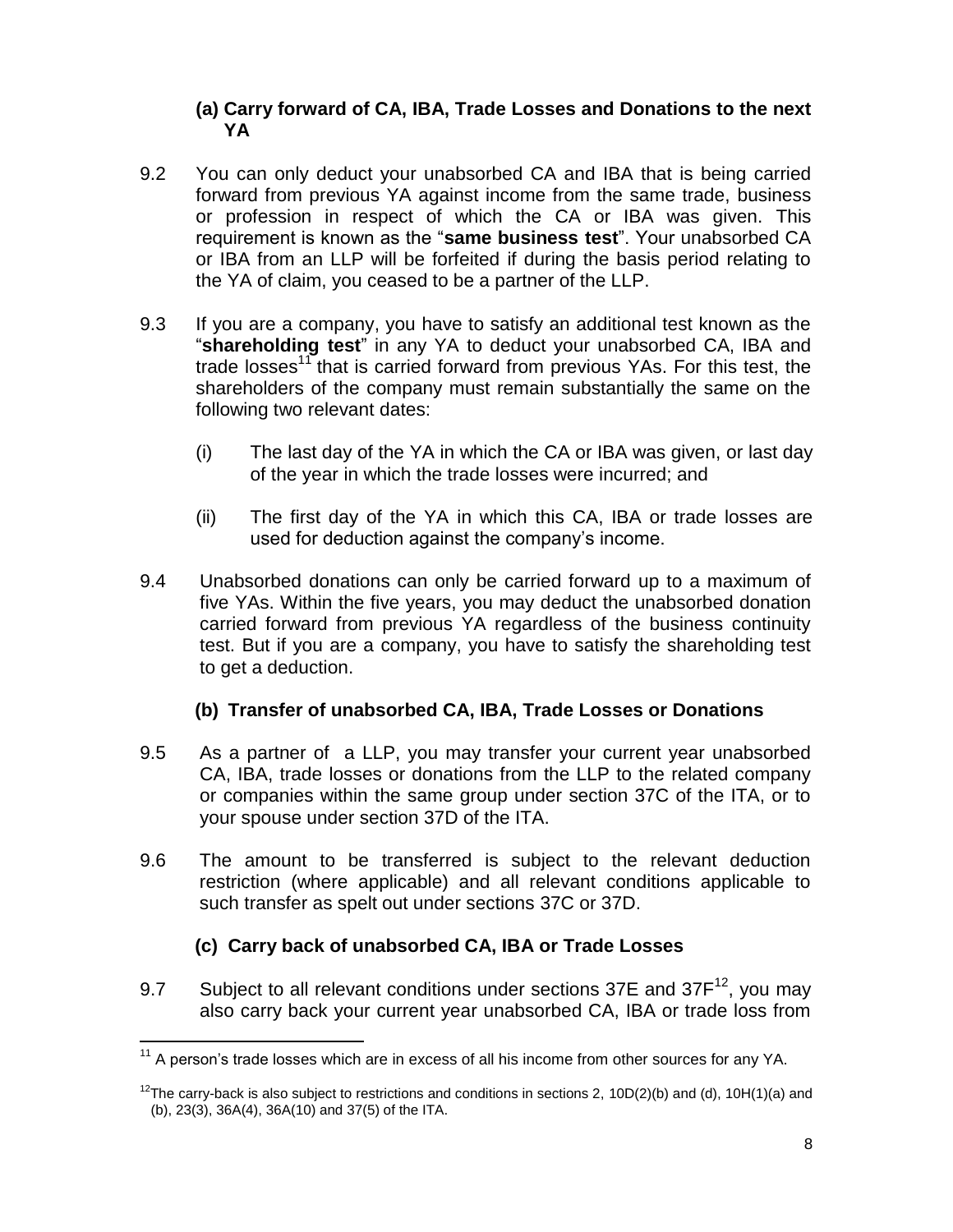an LLP to deduct against your own or your spouse's assessable income<sup>13</sup> of the YA immediately preceding the  $YA^{14}$  in which you have trade losses or CA/IBA available for carry back. The carry-back is subject to the relevant deduction restriction explained in paragraph 6.

9.8 Please refer to **Annex 3** for a summary of the relevant conditions for carry forward, transfer and carry back of the unabsorbed CA, IBA, trade losses or donations.

#### <span id="page-12-0"></span>**10 Transfer of business to an LLP**

10.1 An LLP (referred to as "transferee LLP") may be formed to take over the business of a sole-proprietorship, a partnership, another LLP or a company (referred to as "transferors"). Whether the unabsorbed CA, IBA, trade losses or donations of the transferred business of each transferor can be used by the partners of the transferee LLP depends on whether the same business test and/or the shareholding test are/is satisfied for each partner. The table below shows the conditions for deducting the unabsorbed CA, IBA, trade losses and donation of the transferors by the partners of the transferee LLP:

| <b>Transferors</b>  | Sole-proprietor,            | Company <sup>15</sup> , corporate |
|---------------------|-----------------------------|-----------------------------------|
|                     | individual partner of a     | partner of a                      |
| <b>Deductions</b>   | partnership or an LLP       | partnership or an LLP             |
| Unabsorbed CA/IBA   | The sole-proprietor or the  | Company must become               |
|                     | partner must become the     | the<br>the<br>partner<br>of       |
|                     | partner of the transferee   | transferee LLP and<br>the         |
|                     | LLP which continues with    | company satisfies the             |
|                     | the trade, business or      | shareholding test.                |
|                     | profession taken over.      |                                   |
| Unabsorbed<br>Trade | No specific conditions.     | Shareholding test must            |
| Losses              |                             | be satisfied.                     |
| Unabsorbed          | Can be carried forward to   | Can be carried forward to         |
| <b>Donations</b>    | YA,<br>future<br>up to<br>a | future YA, up to<br>a             |
|                     | period of five<br>maximum   | maximum period of five            |
|                     | YAs.                        | subject<br>YAs,<br>to             |
|                     |                             | shareholding test.                |

 $\overline{a}$  $13$ Refers to assessable income as determined under section 37 of the ITA and after deducting:

a) In the case of a company, CA/IBA, trade losses, approved donations (including those transferred from related companies under group relief system) and other relevant deductions like incremental research and development expenses or investment allowances;

b) In the case of an individual, CA/IBA, trade losses or approved donations (including those transferred from spouse under section 37D).

<sup>&</sup>lt;sup>14</sup> For example, if you have incurred trade losses in year 2011 or have been given CA for YA 2012, the immediate preceding YA would be YA 2011.

<sup>&</sup>lt;sup>15</sup>A company transferring a trade, business or profession to a transferee LLP may dissolve thereafter. If this happens, any unabsorbed CA or IBA of the transferred trade, business or profession will be forfeited and cannot be deducted against future income from the transferee LLP.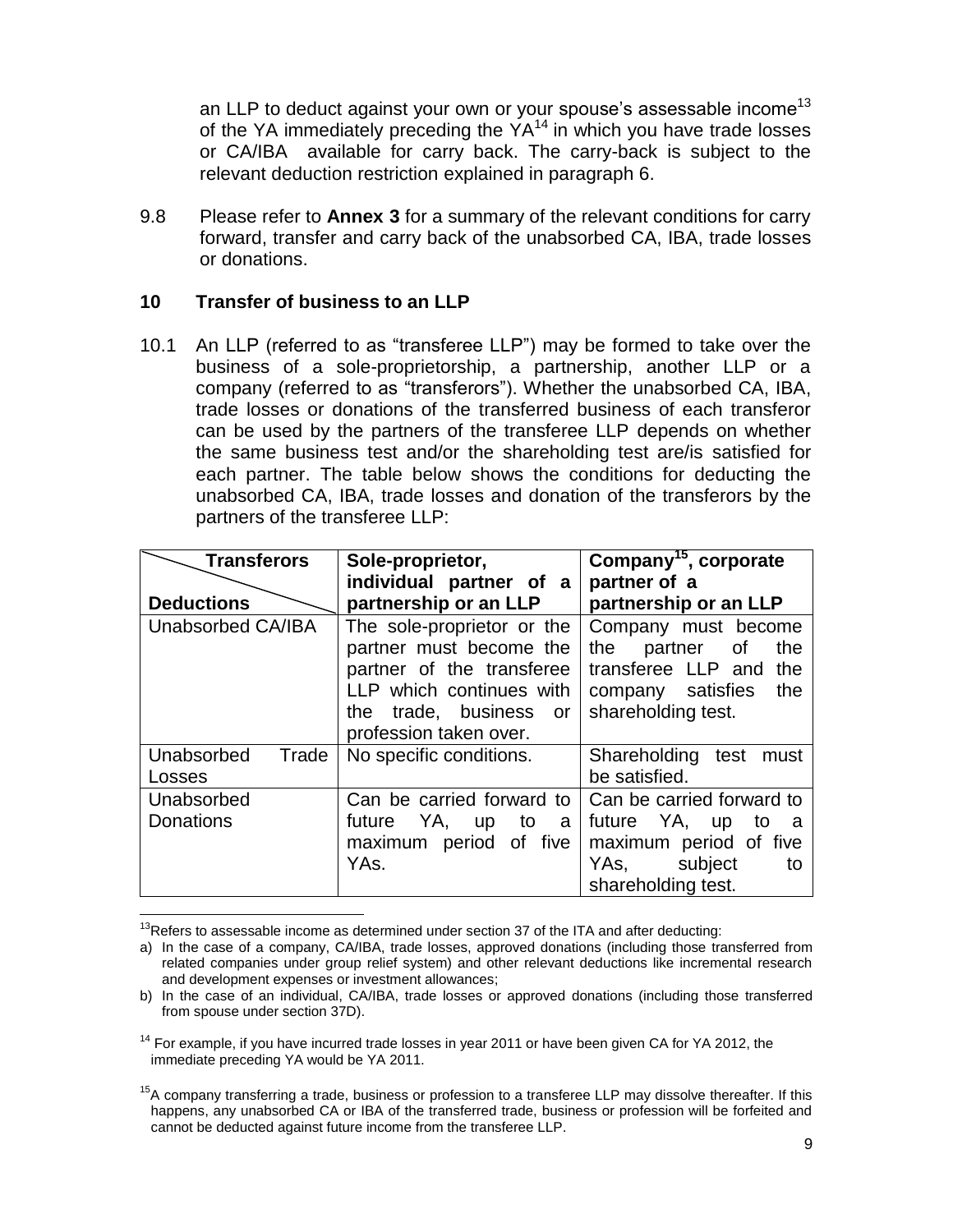10.2 There is one exception to the above rule. In the case of a transferred trade, business or profession carried on through a partnership that commenced before 1 Jan 1969, a non-corporate transferor will not be able to carry forward his unabsorbed CA or IBA to a future YA even if he becomes a partner of the transferee LLP. This is because section 35A(4) of the ITA will deem the non-corporate transferor to cease his transferred trade, business or profession carried on by the partnership and thus fail the same business test.

#### <span id="page-13-0"></span>**11 Change of partner(s) of an LLP**

- 11.1 An LLP may admit new partner(s) or its existing partner(s) may withdraw from the LLP due to retirement, death or other reasons. For income tax purposes, such a change of partners in an LLP does not necessarily mean that there is a cessation of the trade, business, profession or vocation of all the partners. This is because the trade, business, profession or vocation carried on through the LLP is considered as being carried on jointly by the partners by virtue of section 36 of ITA.
- 11.2 The remaining and withdrawn partners of an LLP may claim deduction of his share of unabsorbed CA, IBA, trade losses and donations brought forward from the period before the change of partners. The table below shows the conditions for these deductions to be allowed against their income after the change :

|                                   | Partner(s) who remain as<br>partner of an LLP after the<br>change of partner(s) in the<br><b>LLP</b>                                                                                                                                   | Partner(s) who<br>withdraw from an LLP                                                                                                               |
|-----------------------------------|----------------------------------------------------------------------------------------------------------------------------------------------------------------------------------------------------------------------------------------|------------------------------------------------------------------------------------------------------------------------------------------------------|
| Unabsorbed<br>CA/IBA              | Amount brought forward can be<br>deducted against his income from<br>the LLP, followed by his income<br>from other sources <sup>*</sup> , provided<br>that the LLP continues to carry on<br>the same trade, business or<br>profession. | Amount brought forward<br>will be forfeited as same<br>business test is not met.                                                                     |
| Unabsorbed<br><b>Trade Losses</b> | Amount brought forward can be<br>deducted against his income from<br>the LLP, followed by his income<br>from other sources <sup>*</sup> . Corporate<br>the<br>partner has to satisfy<br>shareholding test.                             | Amount brought forward<br>can be deducted against<br>his income from other<br>sources. Corporate<br>partner has to satisfy the<br>shareholding test. |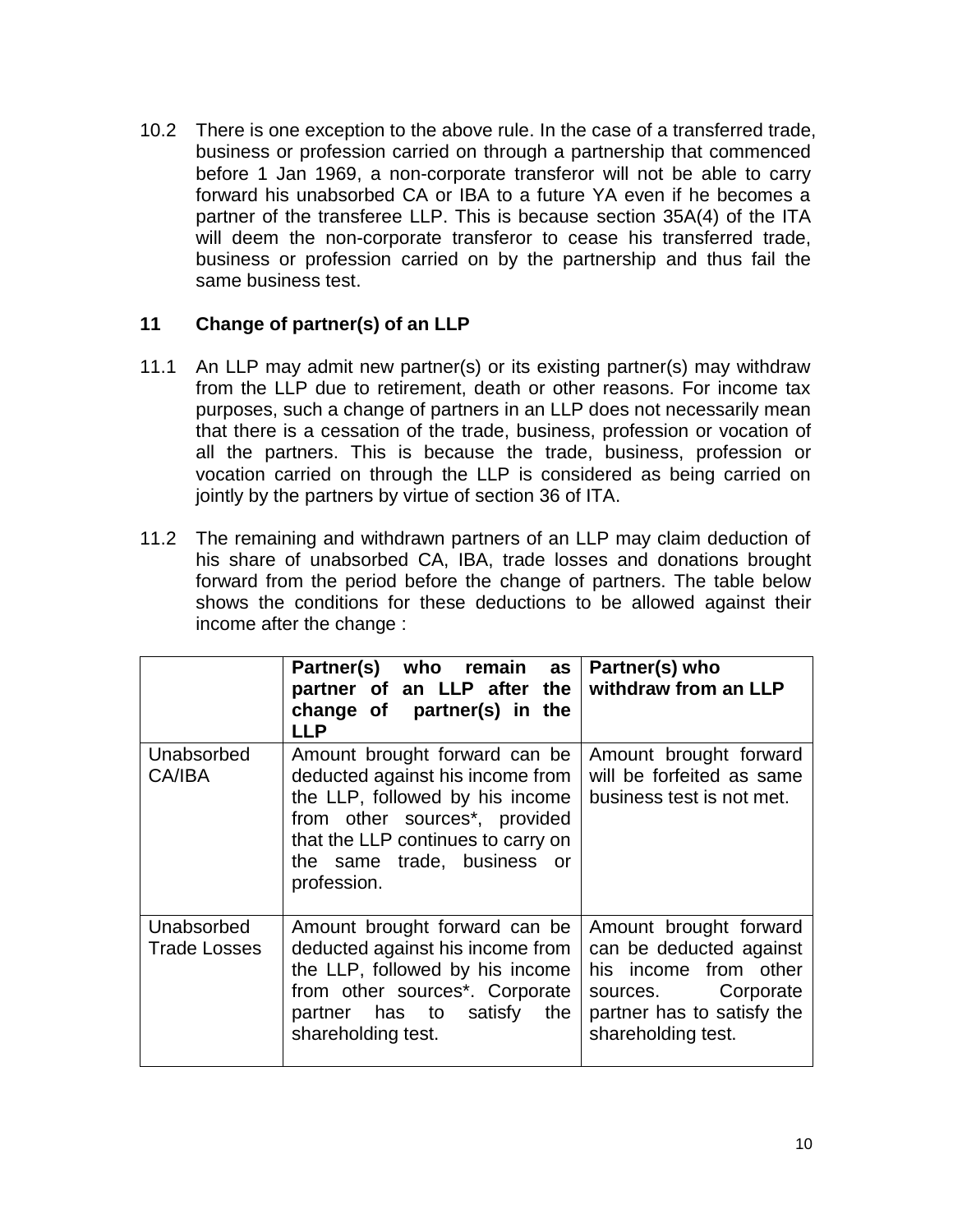| Unabsorbed  | Amount brought forward can be deducted against his income                |
|-------------|--------------------------------------------------------------------------|
|             | Donations (up   from the LLP, followed by his income from other sources. |
|             | to maximum of   Corporate partner has to satisfy the shareholding test.  |
| five years) |                                                                          |
|             |                                                                          |

Subject to the relevant deduction restriction

# <span id="page-14-0"></span>**12 Tax treatment of property sold**<br>**12.1** For income tax purposes, a proper

For income tax purposes, a property<sup>16</sup> owned by an LLP is considered as owned by the partners of the LLP. Accordingly, a property is considered sold partly or wholly when there is any change in the composition of partners or their share of the ownership in the LLP.

Scenarios where a property used in the business of an LLP or partnership is considered to have sold/transferred wholly or partly to other parties:

|                | <b>Scenario</b>                                                                                                                                                                                                             | <b>Implications for property</b>                                                                                                                                                                                                              |
|----------------|-----------------------------------------------------------------------------------------------------------------------------------------------------------------------------------------------------------------------------|-----------------------------------------------------------------------------------------------------------------------------------------------------------------------------------------------------------------------------------------------|
|                | As a partner, you withdraw from the<br>LLP or partnership                                                                                                                                                                   | Your share of the property in the<br>LLP or partnership is considered<br>sold/transferred wholly to the other<br>partners of the same<br><b>LLP</b><br><b>or</b><br>partnership. You have no share in<br>the property after your withdrawal.  |
| 2 <sub>l</sub> | All the partners (including yourself) of<br>the LLP or partnership transfer a<br>property used in the business of the<br>LLP to another LLP or partnership<br>(buyer), and you are not one of the<br>partners of the buyer. | Your share of the<br>property is<br>considered sold/transferred wholly<br>to the partners of the buyer.                                                                                                                                       |
|                | 3 All the partners (including yourself) of<br>the LLP or partnership transfer a<br>property used in the business of the<br>LLP to another LLP or partnership<br>(buyer), and you are one of the<br>partners of the buyer.   | Your share of the<br>property is<br>considered sold/transferred partly to<br>the buyer.                                                                                                                                                       |
| 4              | As a partner of an LLP or partnership,<br>transfer your share<br>of<br>the<br>you<br>property from the LLP or partnership<br>to a sole-proprietorship.                                                                      | A sale has taken place if you are not<br>the sole-proprietor. Otherwise, there<br>is no sale/transfer of your share of<br>the property that is owned by you as<br>a partner, as you would continue to<br>own the property after the transfer. |
|                | 5 Where there<br>is<br>a change in the                                                                                                                                                                                      | The<br>considered<br>is<br>property                                                                                                                                                                                                           |

 $\overline{1}$  $16$  Property refers to an asset that qualifies for CA or a building that qualifies for IBA.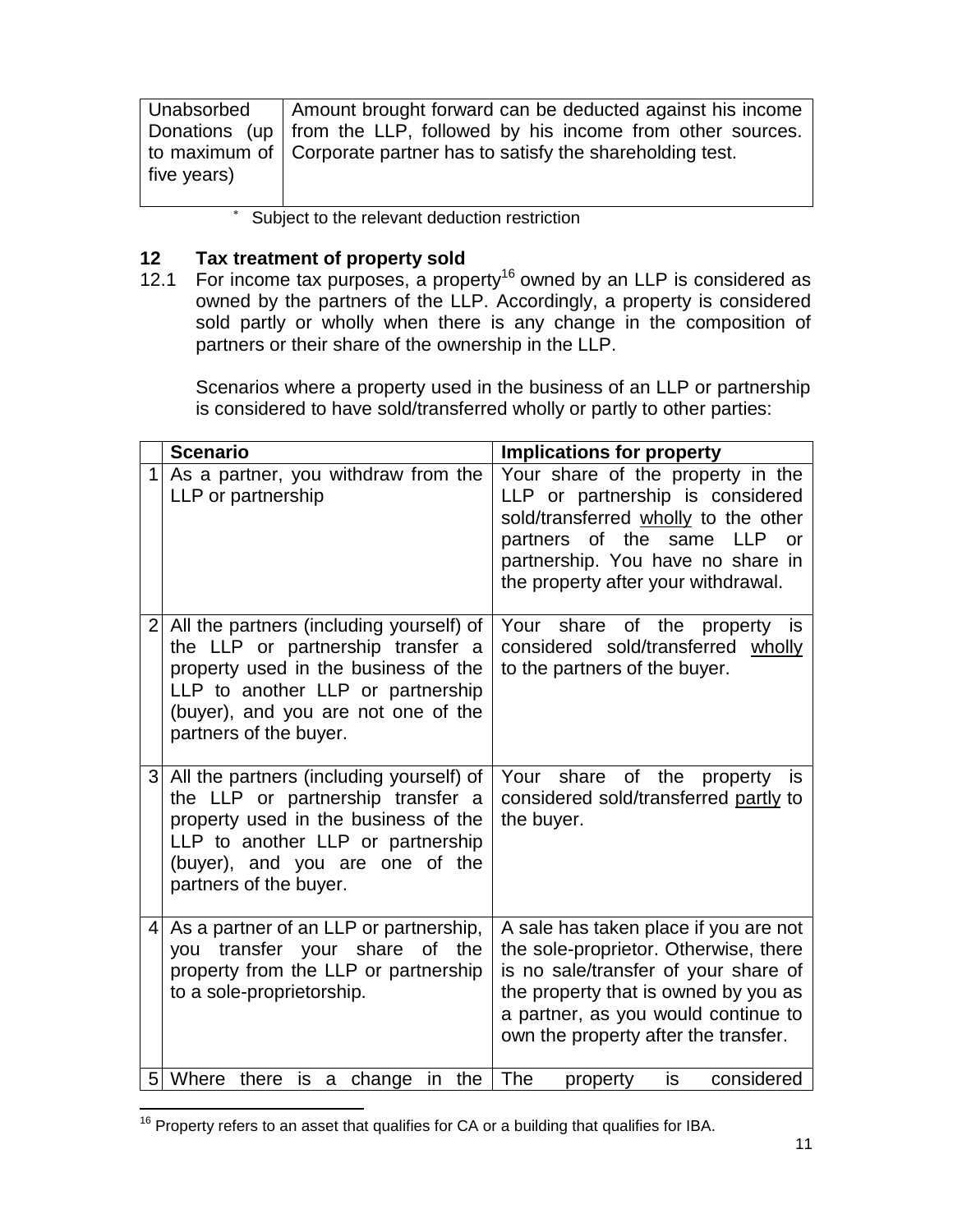| proportion of the share of a partner's   sold/transferred partly to other<br>ownership of the property arising<br>from an admission of new partner(s). | partners of the same LLP or<br>partnership.           |
|--------------------------------------------------------------------------------------------------------------------------------------------------------|-------------------------------------------------------|
| Where an LLP or partnership The property<br>transfers its property used in the sold/transferred<br>business to a company.                              | considered<br>is i<br>wholly<br>the<br>to<br>company. |

12.2 Scenarios where a business property is sold wholly or partly to an LLP or partnership:

| <b>Scenario</b>                                                                                                      | <b>Implications for property</b>                                                                                                                                                                                                               |
|----------------------------------------------------------------------------------------------------------------------|------------------------------------------------------------------------------------------------------------------------------------------------------------------------------------------------------------------------------------------------|
| A sole-proprietor sells his<br>property used in the business<br>to the partners of an LLP or<br>partnership (buyer). | If the sole-proprietor is also one of the<br>partners of the buyer, the property is<br>considered sold partly to the partners of<br>the LLP or partnership.<br>Otherwise, the property is considered sold<br>wholly to the LLP or partnership. |
| A company sells its property<br>used in the business to an LLP<br>or partnership                                     | The property is considered sold wholly to<br>the LLP or partnership.                                                                                                                                                                           |

12.3 Where a property is sold or transferred wholly, a balancing allowance ("BA") or charge ("BC") for the YA relating to the basis period during which the property is sold (referred to as the "YA of sale") will be computed for the seller<sup>17</sup> by virtue of sections 17 or 20 of the ITA. The buyer can claim CA in respect of this property for the YA relating to the basis period in which the property is purchased (referred to as the "YA of purchase") based on the price paid by him for the property. However, where section  $24(3)^{18}$  of the ITA is applicable and has been elected<sup>19</sup>, CA of the property for the YA of purchase will be granted to the buyer based on the tax written down value of the property. No BA or BC, nor CA of the property for the YA of sale will be made to the seller.

 $\overline{a}$ 

 $17$ This is because the sole-proprietor, the partner or the company will cease to own the property.

 $18$ Under section 24(3), a buyer and a seller under common control can elect to have actual price (at which a property is transferred between them) to be substituted by the remaining tax written down value in respect of that property.

<sup>&</sup>lt;sup>19</sup>Section 24(4A) provides that no election may be made under section 24(3) for the sale of an industrial building or structure for which an option to purchase is granted or a sale and purchase agreement is entered into on or after 23 Feb 2010, or which is transferred on or after that date.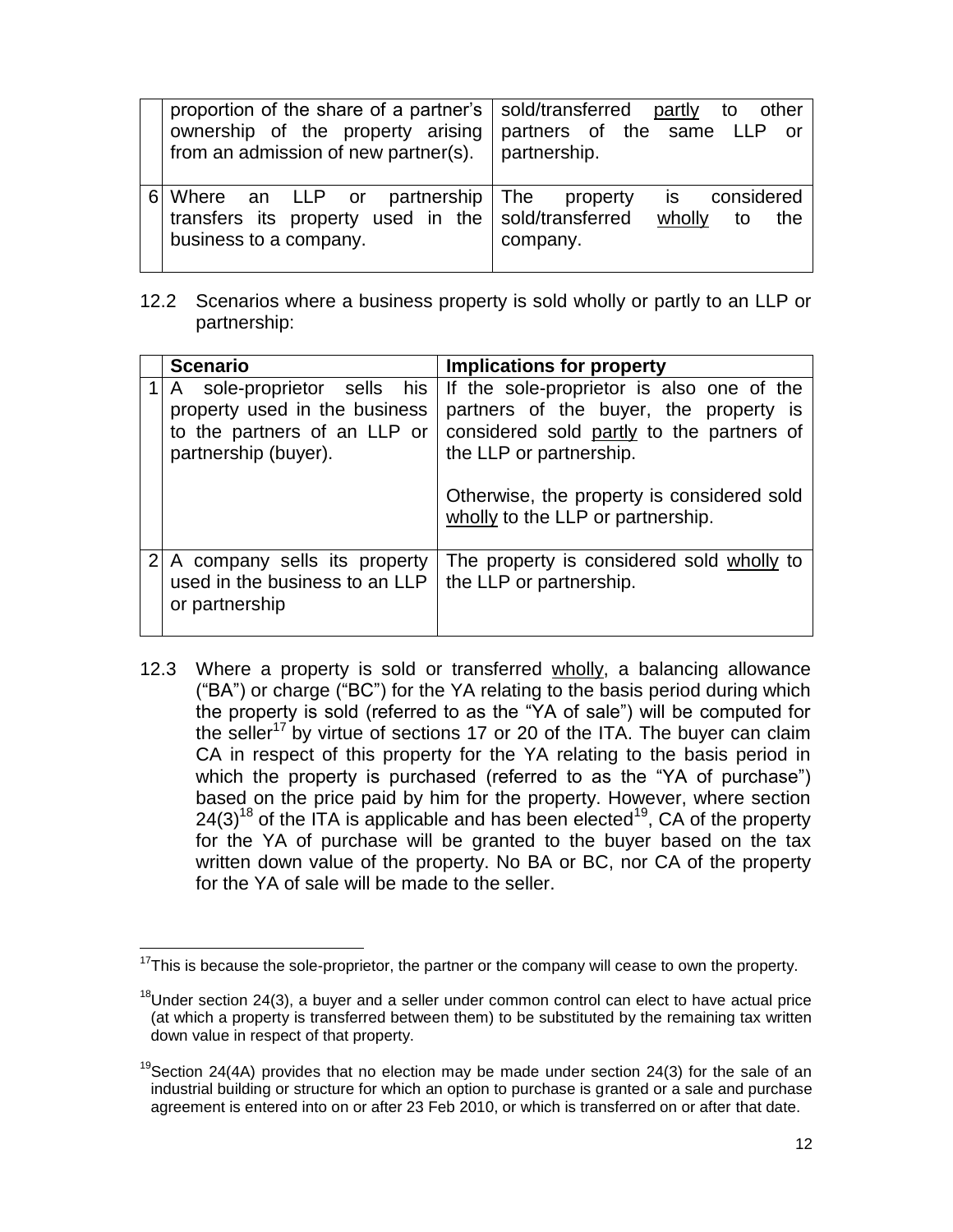- 12.4 Where a property is sold or transferred partly in the circumstances referred to in paragraphs 12.1 to 12.2 (where one party to the sale is a partnership or an LLP, and the other party is an individual or another partnership or LLP), parties to the transaction are given an option<sup>20</sup> to elect for tax treatment under section 24(3) of the ITA. But where no election is made, the CIT will deem section  $24(3)$  to be elected<sup>21</sup> for administrative expediency<sup>22</sup>.
- 12.5 Where the buyer or seller of any property of the partnership explicitly indicates that he does not wish to elect for section 24(3) of the ITA, the CIT shall treat the property was sold to all the remaining and new partners of the partnership. This is provided for under section 24(5) of the ITA. The sale proceed will be the open market value of the property on the date the change occurs. Based on the open market value of the property, the CIT would compute the BA or BC to all the partners of the partnership prior to the date change, and then compute CA for the new/remaining partners.
- 12.6 The tax consequences of the election for section 24(3) for the property that qualifies for CA are as follows:

|               | S24(3) is elected or deemed<br>elected                                                          | S24(3) is not elected                                                                                                                                                            |
|---------------|-------------------------------------------------------------------------------------------------|----------------------------------------------------------------------------------------------------------------------------------------------------------------------------------|
| <b>Seller</b> | No CA/IBA, BA or BC will be<br>computed in respect of the property<br>for the YA of sale.       | BA/BC will be computed based<br>on the higher of the selling<br>price or open market value of<br>the property (restricted to the<br>cost of the property) for the YA<br>of sale. |
| <b>Buyer</b>  | CA will be granted based on the<br>property's tax written down value for<br>the YA of purchase. | CA will be granted based on<br>the price paid for the property in<br>the YA of purchase.                                                                                         |

**Annex 4** provides some examples that illustrate the treatment of CA in respect of a property sold to partners of an LLP.

 $\overline{a}$  $^{20}$ This arose from feedback from the public consultation. Election under section 24(3) should not be deemed when there is a sale of a property involving a partnership or LLP as the composition and profits sharing ratio may be different in the two partnerships or LLPS.

 $2^{21}$ The deeming of section 24(3) election is not confined to cases involving sales of properties relating to LLPs, but is also applicable to cases involving sales of properties relating to partnerships.

 $22$  If not, difficult tax calculations would have to be presented by the partnership/LLP to show the remaining partners' continual claim of CA on the assets components belonging to them.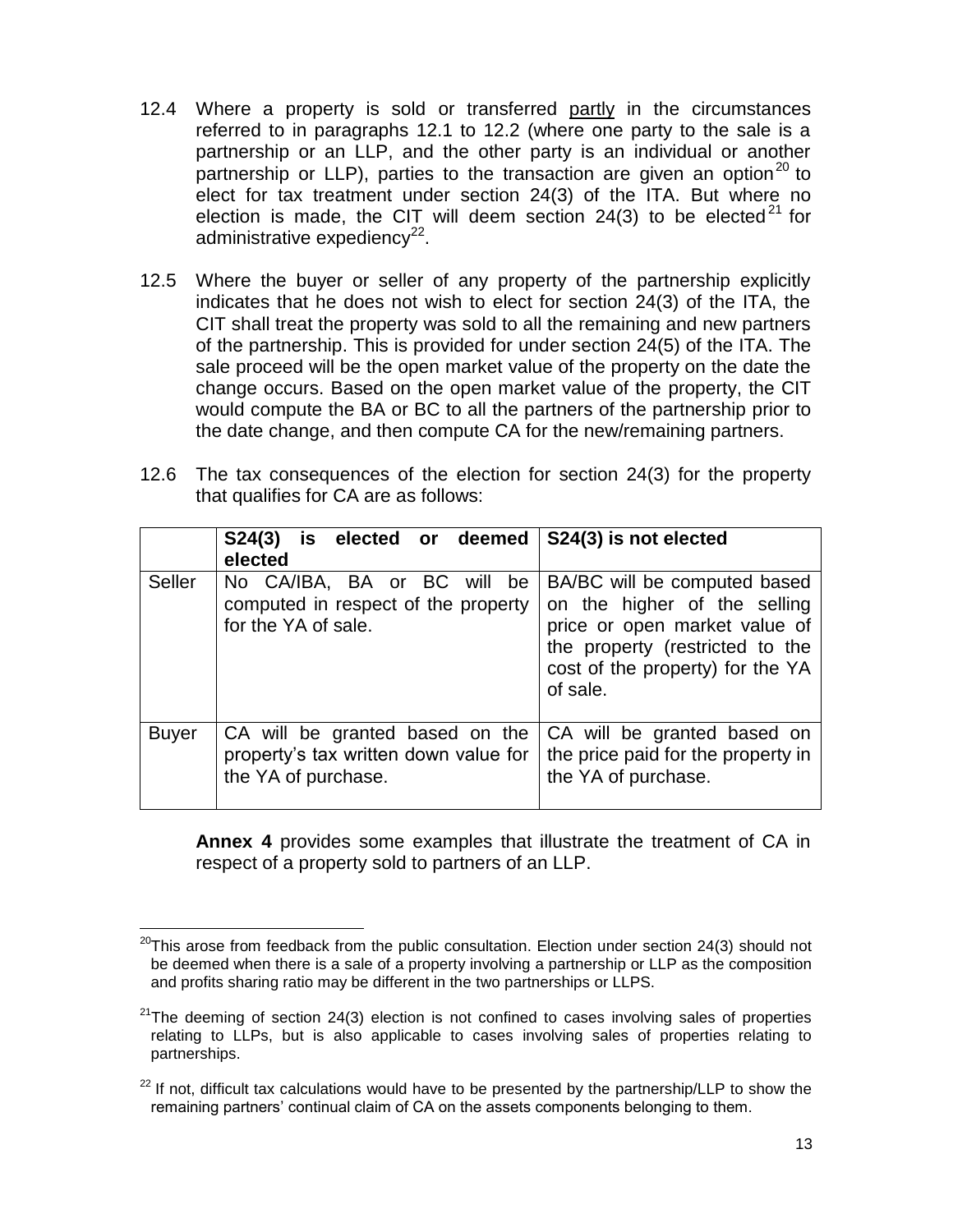# **13. Other features of the income tax treatment of LLPs**

# <span id="page-17-0"></span>**(a) Applicability of Section 10E provisions to an LLP**

13.1 The tax treatment of section 10E of the ITA applies if an LLP carry on a business of the making of investments. The example in Annex 4 illustrates the tax treatment of the partners of an LLP where section 10E is applicable.

# **(b) Assignment of economic interests**

13.2 If a partner of an LLP assigns his economic interest to another person ("assignee") and he remains a partner of the LLP thereafter, he is liable to tax on his share of the income of the LLP despite the assignment. The assignment of the economic interest in an LLP is not considered as a transfer of his partnership status to the assignee. Whether any sum received by the assignee pursuant to the arrangement is taxable to him will depend on the circumstances under which the assignment was made $^{23}$ .

# **(c) LLP in liquidation**

13.3 When an LLP is being wound up, the income of the LLP will continue to be assessed on its partners. The liquidator of the LLP shall be responsible to comply with the provisions of the ITA in relation to the affairs of the LLP under liquidation.

# **(d) Foreign LLPs**

13.4 For Singapore tax purposes, the tax treatment of foreign LLPs deriving income from Singapore will be the same as that of LLPs registered under the LLP Act.

# <span id="page-17-1"></span>**14 Administrative procedures**

# **(a) Appointment and duties of the LLP manager**

14.1 Under the LLP Act, any person who is concerned with or takes part in the management of the LLP is the manager ("LLP manager") of the LLP. The LLP manager need not be a partner of the LLP and can be an employee of the LLP.

 $\overline{a}$  $^{23}$ For example if the assignment was made in return for services to be rendered by the assignee, then the amount of the assigned LLP income received by the assignee would be taxable as service income of the assignee.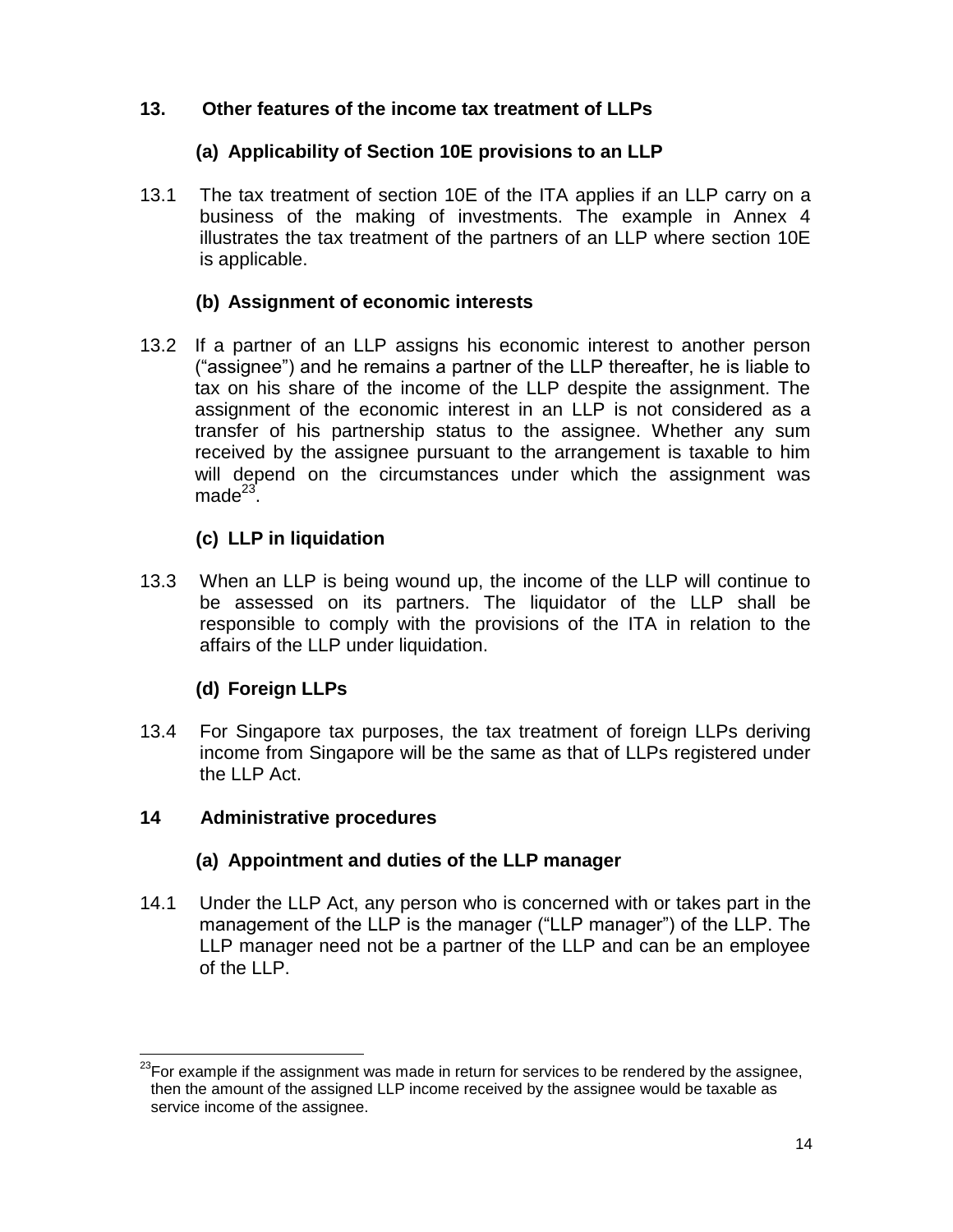14.2 For income tax purposes, the LLP manager shall not be deemed to be the precedent partner for the purposes of sections 62 and 71 of the ITA. The precedent partner of the LLP is determined based on section 71(1) of the ITA. However, where no partner of the LLP is personally present in Singapore, the LLP manager will be required to undertake the role of the precedent partner in submitting the income tax return by virtue of section 71(2) of the ITA.

# **(b) Filing of return and accounts**

- 14.3 The precedent partner of the LLP is required to make and deliver a return of the income of the LLP for every YA. The precedent partner has to report the capital contribution of the partners in the tax return for the purposes of applying the relevant deduction restriction.
- 14.4 LLPs are required to maintain proper books of account and records of their trade, business, profession or vocation.

#### I. LLPs with revenue of less than S\$500,000

Such LLPs need not submit financial statements of the LLP when filing their income tax returns. The following details need to be declared in their income tax returns:

- (i) Revenue;
- (ii) Gross profit;
- (iii) Allowable business expense; and
- (iv) Adjusted profit/loss.

#### II. LLPs with revenue of S\$500,000 or more

Such LLPs are required to submit to the CIT financial statements certified true and correct by the precedent partner.

#### **(c) Certification of tax residence status of LLPs**

14.5 CIT will not issue a certification of the tax resident status of an LLP for the purposes of an Agreement for the Avoidance of Double Taxation between Singapore and another country. This is because an LLP is not a separate legal person for income tax purposes. However, upon request by any partner of an LLP who is a tax resident of Singapore, CIT may issue a certificate of his tax residence status for this purpose.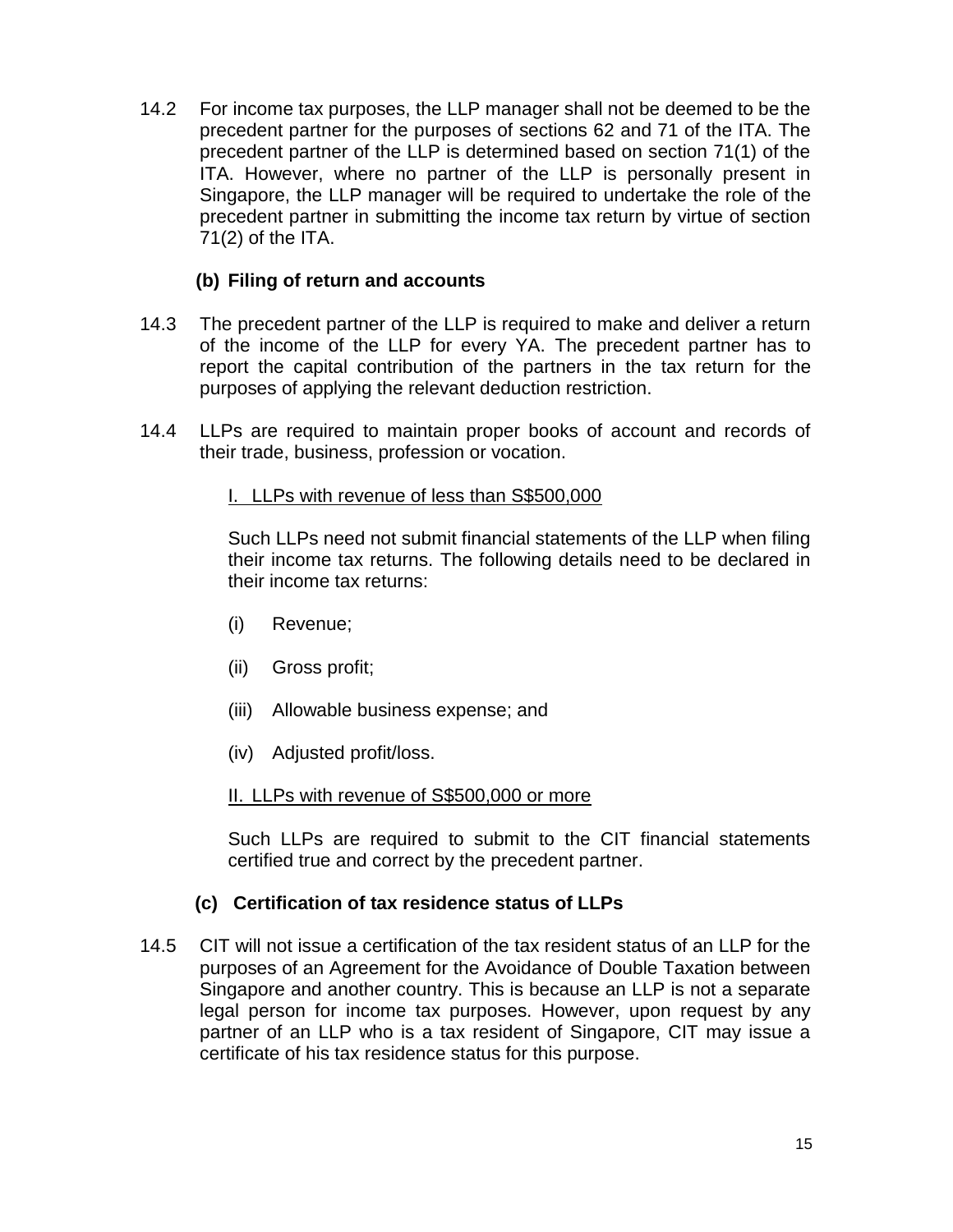# <span id="page-19-0"></span>**15 Contact information**

15.1 For any enquiries or clarification on this e-Tax Guide, please call

1800-3568300 (Individual) or 1800-3568622 (Corporate).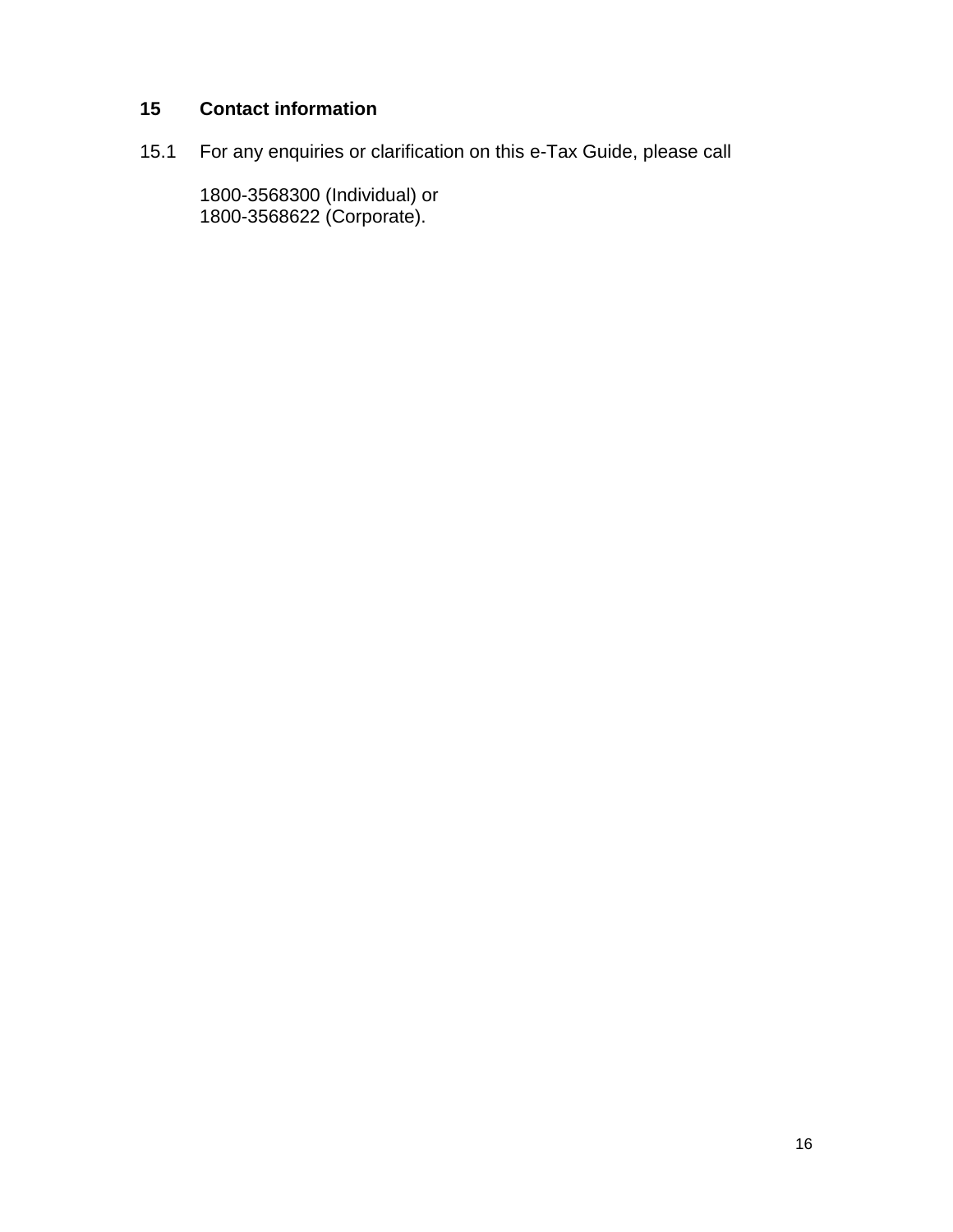# <span id="page-20-0"></span>**16 Updates and amendments**

|   | Date of<br>amendment | <b>Amendments made</b>                                                                                                               |
|---|----------------------|--------------------------------------------------------------------------------------------------------------------------------------|
|   | 15 Jun 2012          | The word "IBA" has been removed from paragraph 12.3<br>to 12.6, where applicable. Footnote 19 explains the<br>change of legislation. |
| 2 | 1 Mar 2014           | Paragraph 14.3 has been amended to inform the LLP to<br>report the capital contribution of its partners in the tax<br>return         |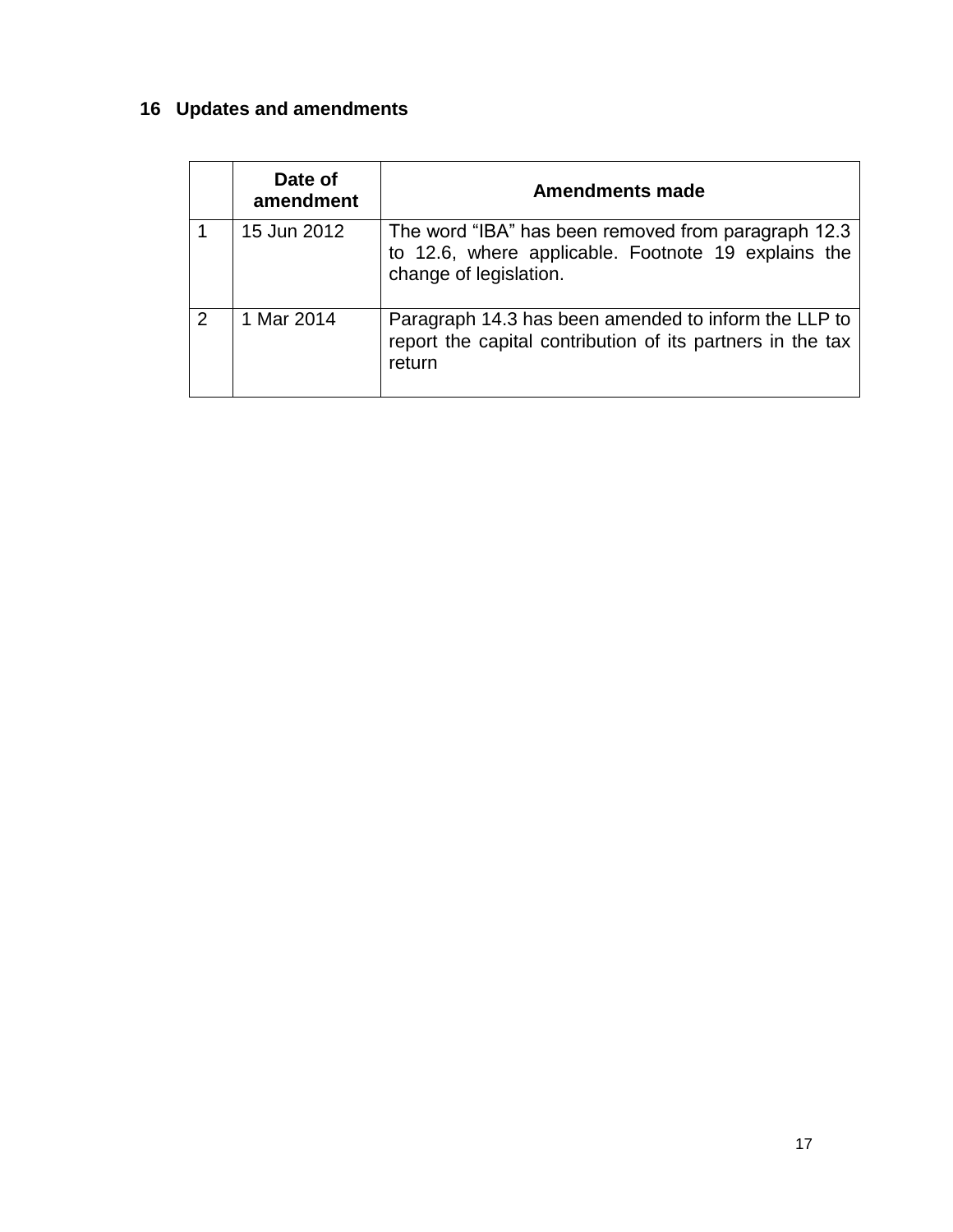#### **Order of deduction for CA, IBA, Trade Losses and Donations ANNEX 1**

<span id="page-21-0"></span>The manner of deducting CA, IBA, trade losses and donation (subject to same business test and/or shareholding test, where applicable) is spelt out in the ITA in the following order:

(A) Deduction of CA and IBA: Sections 16 – 23

(i)Both current and unabsorbed CA and IBA brought forward from prior YAs of a trade, business or profession\* shall first be deducted against income of the same trade, business or profession. (ii)The CA and IBA in respect of earlier YA shall be deducted first.

\*Where for a year of assessment ("YA") a taxpayer has a single trade source and has common assets that are used to produce income that is exempt from tax as well as income chargeable with tax, the CA and IBA of such assets for the YA shall be made against the income exempt from tax and the income chargeable with tax in such proportion as appears reasonable to the CIT in the circumstances. The basis to be used for apportioning such CA and IBA will generally be the same basis as that for the allocation of common expenses to the different tax categories.

| (B) Aggregation of income from separate sources: Section 35 (Statutory Income Stage)                                                                                                                                                                                                                                                                                                                                                                                                                                                                                                                                                                                                                                                                                                                                                                                                                                                                                                                                                                                    |  |  |  |  |  |
|-------------------------------------------------------------------------------------------------------------------------------------------------------------------------------------------------------------------------------------------------------------------------------------------------------------------------------------------------------------------------------------------------------------------------------------------------------------------------------------------------------------------------------------------------------------------------------------------------------------------------------------------------------------------------------------------------------------------------------------------------------------------------------------------------------------------------------------------------------------------------------------------------------------------------------------------------------------------------------------------------------------------------------------------------------------------------|--|--|--|--|--|
|                                                                                                                                                                                                                                                                                                                                                                                                                                                                                                                                                                                                                                                                                                                                                                                                                                                                                                                                                                                                                                                                         |  |  |  |  |  |
| (C) Deduction of CA and IBA against income from other sources: Section 35(2)                                                                                                                                                                                                                                                                                                                                                                                                                                                                                                                                                                                                                                                                                                                                                                                                                                                                                                                                                                                            |  |  |  |  |  |
| (i) Any excess CA and IBA of a trade, business or profession shall be added up with any excess CA<br>and IBA of other trade, business or profession.<br>(ii) The sum shall then be deducted proportionately against income of other trade, business or<br>profession (where such income of a trade, business or profession shall be net of CA and IBA of that<br>trade, business or profession). The CA and IBA in respect of earlier YA shall be deducted first.<br>(iii) Any balance of the excess CA and IBA [as determined under (C)(ii)] shall then be deducted<br>proportionately against the taxpayer's income from other sources. The CA and IBA of earlier YA shall<br>be deducted first.<br>(iv) Any remaining of the excess CA and IBA [as determined under (C)(iii)] can, subject to satisfying<br>the necessary conditions, be transferred as Group Relief under s36C, or transfer to spouses under<br>s37D or carried backward under s37E /s37F.<br>(v)Any remaining of the excess CA and IBA [as determined under (C)(iv)] shall be carried forward to a |  |  |  |  |  |
| future YA for deduction from future income.                                                                                                                                                                                                                                                                                                                                                                                                                                                                                                                                                                                                                                                                                                                                                                                                                                                                                                                                                                                                                             |  |  |  |  |  |

(D) Deduction of trade losses and donation: Section 37 (Assessable Income Stage) (i)Any unabsorbed trade losses brought forward from prior YAs of a trade, business, profession or vocation shall be deducted from profits of the same trade, business, or profession or vocation. The trade of earlier YA shall be deducted first. (ii)Any excess unabsorbed trade losses [as determined under (D)(i)] shall be added up with: **a.** Any excess unabsorbed trade losses of other trade, business, profession or vocation; and **b.** Any current year trade loss of other trade, business, profession or vocation. (iii)The sum shall be deducted proportionately against income of other trade, business, profession or vocation (where such income of a trade, business, profession or vocation shall be net of CA, IBA and unabsorbed trade losses of that trade, business, profession or vocation). The trade losses of earlier YA are to be deducted first. (iv)Any balance of the excess unabsorbed trade losses [as determined under (D)(iii)] shall be deducted proportionately against the taxpayer's income from other sources. The trade losses of earlier YA shall be deducted first. Any remaining trade losses shall be carried forward to a future YA for deduction from future income. (v)Unabsorbed donations carried forward from the prior YA and the current year donations shall be

deducted proportionately against income remaining after (D)(iv)[if any]. The donations in respect of earlier YA shall be deducted first. Any remaining donations shall be carried forward to a future YA for deduction from future income.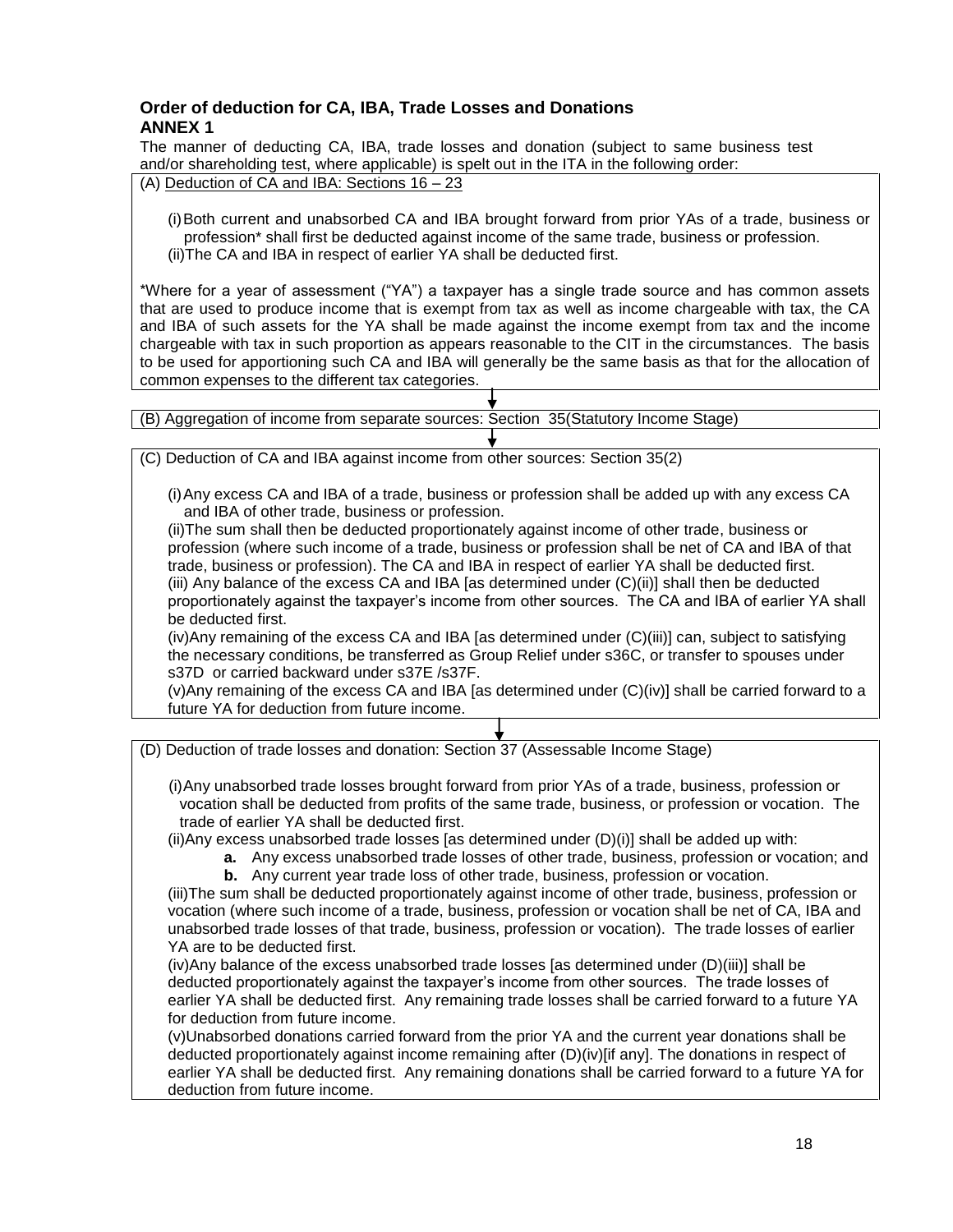#### **Illustration of deduction and restriction of CA, IBA and Trade Losses of partners of an LLP**

Partnership A is an LLP and has two partners (i.e. Mr Thomas and Ms Sharon). The principal business of the LLP is the marketing of micro-chips, and the business' accounting year end is 31 December. The details of the LLP for YA 2009, 2010 and 2011 are:

<span id="page-22-0"></span>

|                                       |                    | Mr Thomas (Example 1) |                    |                    | <b>Ms Sharon (Example 2)</b> |                     |  |  |
|---------------------------------------|--------------------|-----------------------|--------------------|--------------------|------------------------------|---------------------|--|--|
| (A) Profit sharing ratio              |                    | 60%                   |                    | 40%                |                              |                     |  |  |
| (B) Contributed capital as at         |                    |                       |                    |                    |                              |                     |  |  |
| a) 31 Dec 2008                        |                    | \$50,000              |                    | \$40,000           |                              |                     |  |  |
| b) 31 Dec 2009                        |                    | \$50,000              |                    | \$30,000           |                              |                     |  |  |
| c) 31 Dec 2010                        |                    | \$60,000              |                    | \$25,000           |                              |                     |  |  |
| (C) Adjusted profit/loss of LLP for : |                    |                       |                    |                    |                              |                     |  |  |
| a) YA 2009 - Loss \$9,000             |                    | (55,400)              |                    | ( \$3,600)         |                              |                     |  |  |
| b) YA 2010 - Loss \$5,000             |                    | (53,000)              |                    |                    | (52,000)                     |                     |  |  |
| c) YA 2011 - Profit \$30,000          |                    | \$18,000              |                    |                    | \$12,000                     |                     |  |  |
| (D) CA/IBA for:                       |                    |                       |                    |                    |                              |                     |  |  |
| a) YA2009 - \$40,000                  |                    | \$24,000              |                    |                    | \$16,000                     |                     |  |  |
| b) YA2010 - \$40,000                  |                    | \$24,000              |                    |                    | \$16,000<br>\$16,000         |                     |  |  |
| c) YA2011 - \$40,000                  |                    | \$24,000              |                    |                    |                              |                     |  |  |
|                                       | YA2009             | <b>YA2010</b>         | YA2011             | YA2009             | YA2010                       | YA2011              |  |  |
| (E) CA/IBA & losses                   |                    |                       |                    |                    |                              |                     |  |  |
| - Cumulative                          | \$29,400           | \$56,4000             | \$80,400           | \$19,600           | \$37,600                     | \$53,600            |  |  |
| (F) Contributed capital as at end of  |                    |                       |                    |                    |                              |                     |  |  |
| basis period                          | \$50,000           | \$50,000              | \$60,000           | \$40,000           | \$30,000                     | \$25,000            |  |  |
| (G) Past relevant deductions b/f      | \$0                | \$29,400              | \$50,000           | \$0                | \$19,600                     | \$30,000            |  |  |
| (H) Excess of cumulative CA/IBA       |                    |                       |                    |                    |                              |                     |  |  |
| and losses over contributed capital   |                    |                       |                    |                    |                              |                     |  |  |
| $[(E)-(F)]$                           | 0                  | \$6,400               | \$20,400           | $\mathbf 0$        | \$7,600                      | \$28,600            |  |  |
| (I) Past relevant deduction c/f       | CA/IBA<br>\$24,000 | CA/IBA<br>44,600      | CA/IBA<br>\$54,000 | \$16,000<br>CA/IBA | CA/IBA<br>\$26,400           | /CA/IBA<br>\$26,400 |  |  |
|                                       | \$5,400<br>Loss    | \$5,400<br>Loss       | \$6,000<br>Loss    | \$3,600<br>Loss    | \$3,600<br>Loss              | \$3,600<br>Loss     |  |  |
|                                       | \$29,400           | \$50,000              | \$60,000           | \$19,600           | \$30,000                     | \$30,000            |  |  |
|                                       |                    |                       |                    |                    |                              | Less:               |  |  |
|                                       |                    |                       |                    |                    |                              | Deemed              |  |  |
|                                       |                    |                       |                    |                    |                              | (55,000)<br>Income  |  |  |
|                                       |                    |                       |                    |                    |                              | \$25,000            |  |  |
|                                       |                    |                       |                    |                    |                              |                     |  |  |

As the contributed capital as at 31.12.2010 is lower than the past relevant deduction, the difference of \$5,000 will be deemed as income chargeable with tax under section 10(1)(g) of the ITA

19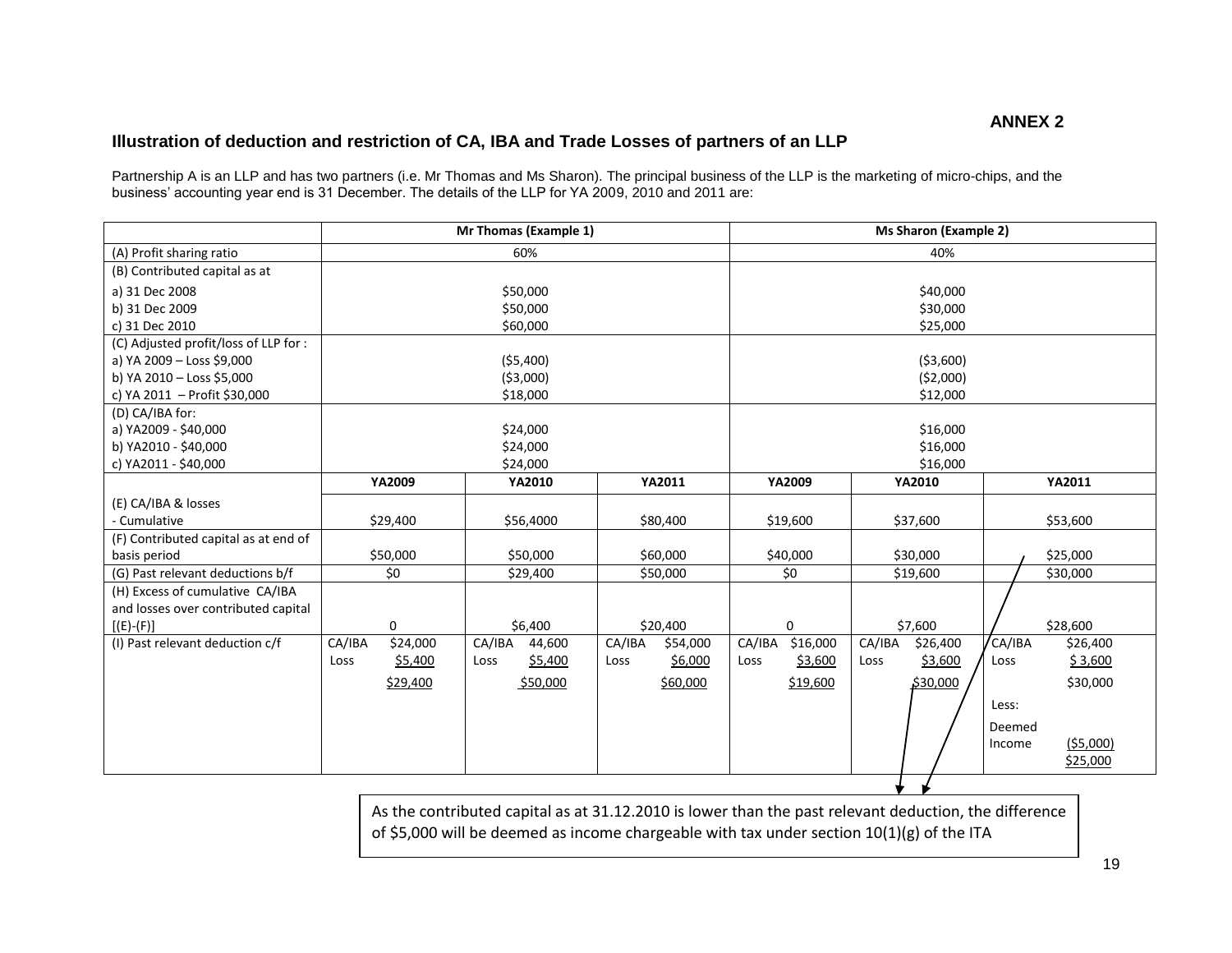#### **Example 1- Tax computations for Mr Thomas for the YAs 2009, 2010 and 2011**

|                           |          | YA 2009      |          |         | YA 2010               |            |             | YA 2011                |                                |  |
|---------------------------|----------|--------------|----------|---------|-----------------------|------------|-------------|------------------------|--------------------------------|--|
|                           |          | Ś.           | \$       | \$      | Ś                     |            | \$          |                        |                                |  |
| <b>Trade income</b>       |          |              | Restrict |         |                       | Restrict   |             |                        | Restrict                       |  |
| $-LLP$                    |          |              |          |         |                       |            | 18,000      |                        |                                |  |
| Less: CA/IBA b/f          |          |              |          |         |                       |            | (3,400)     |                        |                                |  |
| Current capital allowance |          | (24,000)     |          |         | $(20,600)$ $(3,400)*$ |            | (24,000)    | $(9,400)$ <sup>@</sup> |                                |  |
| - Partnership             | 20,000   |              |          | 30,000  |                       |            | 12,000      |                        |                                |  |
| Less: CA/IBA              | (5,000)  | 15,000       |          | (9,000) | 21,000                |            | (8,000)     | 4,000                  |                                |  |
| - Sole-proprietorship     | 8,000    |              |          | 24,000  |                       |            | 15,000      |                        |                                |  |
| Less: CA/IBA              | (30,000) | (22,000)     |          | (9,000) | 15,000                |            | (11,000)    | 4,000                  |                                |  |
|                           |          | (31,000)     |          |         | 15,400                |            |             | (1,400)                |                                |  |
| Rental income             |          | 100,000      |          |         | 98,000                |            |             | 87,000                 |                                |  |
|                           |          | 69,000       |          |         | 113,400               |            |             | 85,600                 |                                |  |
| Less: LLP loss b/f        |          |              |          |         | 0                     |            |             |                        | $(600)$ $(2,400)$ <sup>@</sup> |  |
| Less: LLP current loss    |          | (5,400)      |          |         | 0                     | $(3,000)*$ |             |                        |                                |  |
| Assessable income         |          | 63,600       |          |         | 113,400               |            |             | 85,000                 |                                |  |
| Less: Personal Relief     |          |              |          |         |                       |            |             |                        |                                |  |
| - Earned Income           | 1,000    |              |          | 1,000   |                       |            | 1,000       |                        |                                |  |
| - Child                   | 4,000    | 5,000        |          | 4,000   | 5,000                 |            | 4,000       | 5,000                  |                                |  |
| Chargeable income         |          | 58,600       |          |         | 108,400               |            |             | 80,000                 |                                |  |
| Tax payable               |          | 2,481        |          |         | 8,276                 |            |             | 4,300                  |                                |  |
| LLP CA/IBA and losses c/f |          |              |          |         |                       |            |             |                        |                                |  |
| - CA/IBA                  | ი        |              |          | 3,400   |                       |            | $\mathbf 0$ |                        |                                |  |
| - Loss                    |          | $\mathbf{0}$ |          | 3,000   | 6,400                 |            | 2,400       | 2,400                  |                                |  |

# YA 2009 – LLP CA \$24,000 and trade loss \$5,400 are allowable to deduct from other sources income as the contributed capital as at 31.12.08 (\$50,000) is more than the sum of LLP CA and loss (i.e. \$29,400).

\*YA 2010 – As the past relevant deduction is \$29,400 and the contributed capital as at 31.12. 09 is \$50,000, the amount of LLP CA which is allowable against other sources of income is restricted to \$20,600 (i.e. \$50,000 - \$29,400), the balance of CA \$3,400 (i.e. \$24,000 - \$20,600) and LLP loss \$3,000 are to be carried forward to subsequent YA.

 $^{\circ}$ YA 2011 – LLP CA (i.e. the sum of CA b/f \$3,400 and current CA \$14,600) will first be allowed to deduct the LLP profit \$18,000 with no restriction. The balance of LLP CA \$9,400 (i.e. \$24,000 - \$14,600) is allowable to deduct from other sources of income as the contributed capital as at 31.12.10 has been increased to \$60,000. Note that the total past relevant deduction is \$50,000 (i.e. \$24,000 + \$5,400 + \$20,600), the amount of LLP loss allowable to deduct from other sources of income is therefore restricted to \$600 (i.e. \$60,000 - \$50,000 - \$50,000 -\$9,400). The balance of LLP loss \$2,400 (i.e. \$3,000 - \$600) is to be carried forward to subsequent YA.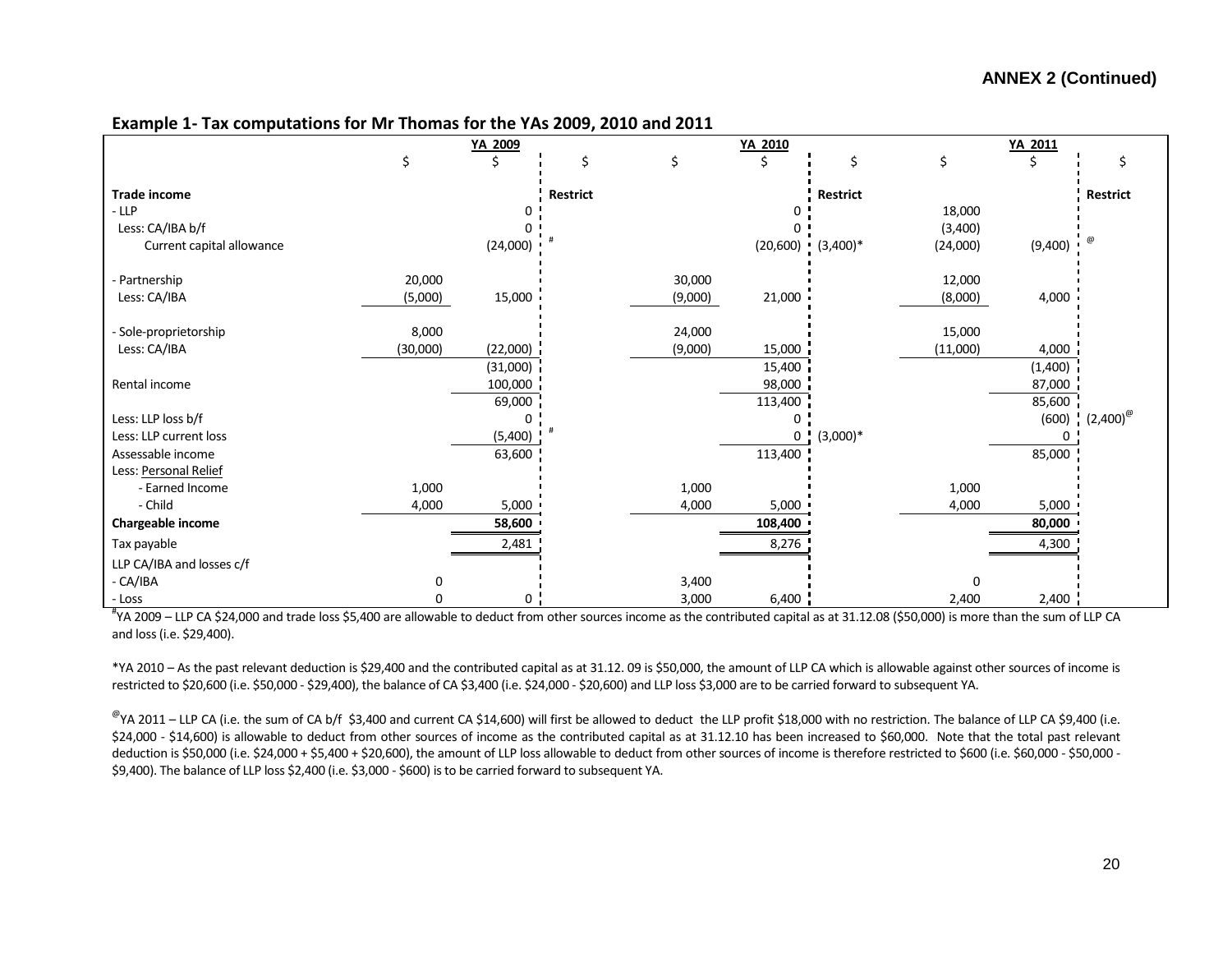#### **ANNEX 2 (Continued)**

#### **Example 2 - Tax computation for Ms Sharon for the YAs 2009, 2010 and 2011**

|                           |          | <b>YA 2009</b> |                 |         | <b>YA 2010</b>        |                 |          | YA 2011     |                           |  |
|---------------------------|----------|----------------|-----------------|---------|-----------------------|-----------------|----------|-------------|---------------------------|--|
|                           | Ś        |                | \$              | Ś       |                       | Ś               | \$       |             | Ś                         |  |
| <b>Trade Income</b>       |          |                | <b>Restrict</b> |         |                       | <b>Restrict</b> |          |             | Restrict                  |  |
| $-LLP$                    |          |                |                 |         |                       |                 | 7,000^   |             |                           |  |
| Less: CA/IBA b/f          |          |                |                 |         |                       |                 | (5,600)  |             |                           |  |
| Current CA/IBA            |          | (16,000)       |                 |         | $(10,400)$ $(5,600)*$ |                 | (16,000) |             | $(14,600)^{\circledcirc}$ |  |
| - Sole-proprietorship     | 12,000   |                |                 | 8,000   |                       |                 | 5,000    |             |                           |  |
| Less: CA/IBA              | (5,000)  | 7,000          |                 | (9,000) | (1,000)               |                 | (1,000)  | 4,000       |                           |  |
|                           |          | (9,000)        |                 |         | (11, 400)             |                 |          | 4,000       |                           |  |
| Employment income         |          | 50,000         |                 |         | 60,000                |                 |          | 65,000      |                           |  |
| Rental income             |          | 8,000          |                 |         | 8,000                 |                 |          | 7,000       |                           |  |
| Deemed income             |          | 0              |                 |         | 0                     |                 |          | $5,000 - 1$ |                           |  |
|                           |          | 49,000         |                 |         | 56,600                |                 |          | 81,000      |                           |  |
| Less: LLP loss b/f        |          | 0              |                 |         | 0                     |                 |          | 0           | $(2,000)$ <sup>@</sup>    |  |
| Less: LLP current loss    |          | (3,600)        |                 |         |                       | $0(2,000)*$     |          | 0           |                           |  |
|                           |          | 45,400         |                 |         | 56,600                |                 |          | 81,000      |                           |  |
| Less: Donation            |          | 1,200          |                 |         | 1,200                 |                 |          | 1,200       |                           |  |
| Assessable income         |          | 44,200         |                 |         | 55,400                |                 |          | 79,800      |                           |  |
| Less: Personal relief     |          |                |                 |         |                       |                 |          |             |                           |  |
| - Earned income           | 1,000    |                |                 | 1,000   |                       |                 | 1,000    |             |                           |  |
| $-CPF$                    | 10,000   | 11,000         |                 | 12,000  | 13,000                |                 | 13,000   | 14,000      |                           |  |
| Chargeable income         |          | 33,200         |                 |         | 42,400                |                 |          | 65,800      |                           |  |
| Tax payable               |          | 526            |                 |         | 1,104                 |                 |          | 3,093       |                           |  |
| LLP CA/IBA and losses c/f |          |                |                 |         |                       |                 |          |             |                           |  |
| - CA/IBA                  | $\Omega$ |                |                 | 5,600   |                       |                 | 14,600   |             |                           |  |
| - Loss                    |          | 0 <sub>1</sub> |                 | 2,000   | 7,600                 |                 | 2,000    | 16,600      |                           |  |

# YA 2009 – LLP CA \$16,000 and trade loss \$3,600 are allowable to deduct from other sources income as the contributed capital as at 31.12. 08 (\$40,000) is more than the sum of LLP CA and loss (i.e. \$19,600).

\*YA 2010 – As the contributed capital as at 31.12. 09 is \$30,000, the amount of LLP CA which is allowable to deduct from other sources of income is restricted to \$10,400 (i.e. \$30,000 - \$19,600). The balance of CA \$5,600 (i.e. \$16,000 - \$10,400) and LLP loss \$2,000 are to be carried forward to subsequent YA.

 $^{\circ}$ YA2011 – LLP CA (i.e. the sum of CA b/f \$5,600 and current CA \$1,400) is allowable to deduct against the LLP profit of \$7,000 with no restriction. The balance of LLP CA \$14,600 (i.e. \$16,000 -\$1,400) and LLP loss \$2,000 are not allowable to deduct from other sources of income.

^ As the contributed capital as at 31.12. 10 (i.e. \$25,000) is lower than the past relevant deduction of \$30,000 (i.e. \$16,000 + \$3,600 + \$10,400); the difference of \$5,000 will be deemed as income chargeable with tax under section 10(1)(g) of ITA. The equal amount shall also be deemed as the partner's share of loss which is allowable to deduct the LLP profit of \$12,000 (hence, the LLP profit = \$12,000 - \$5,000).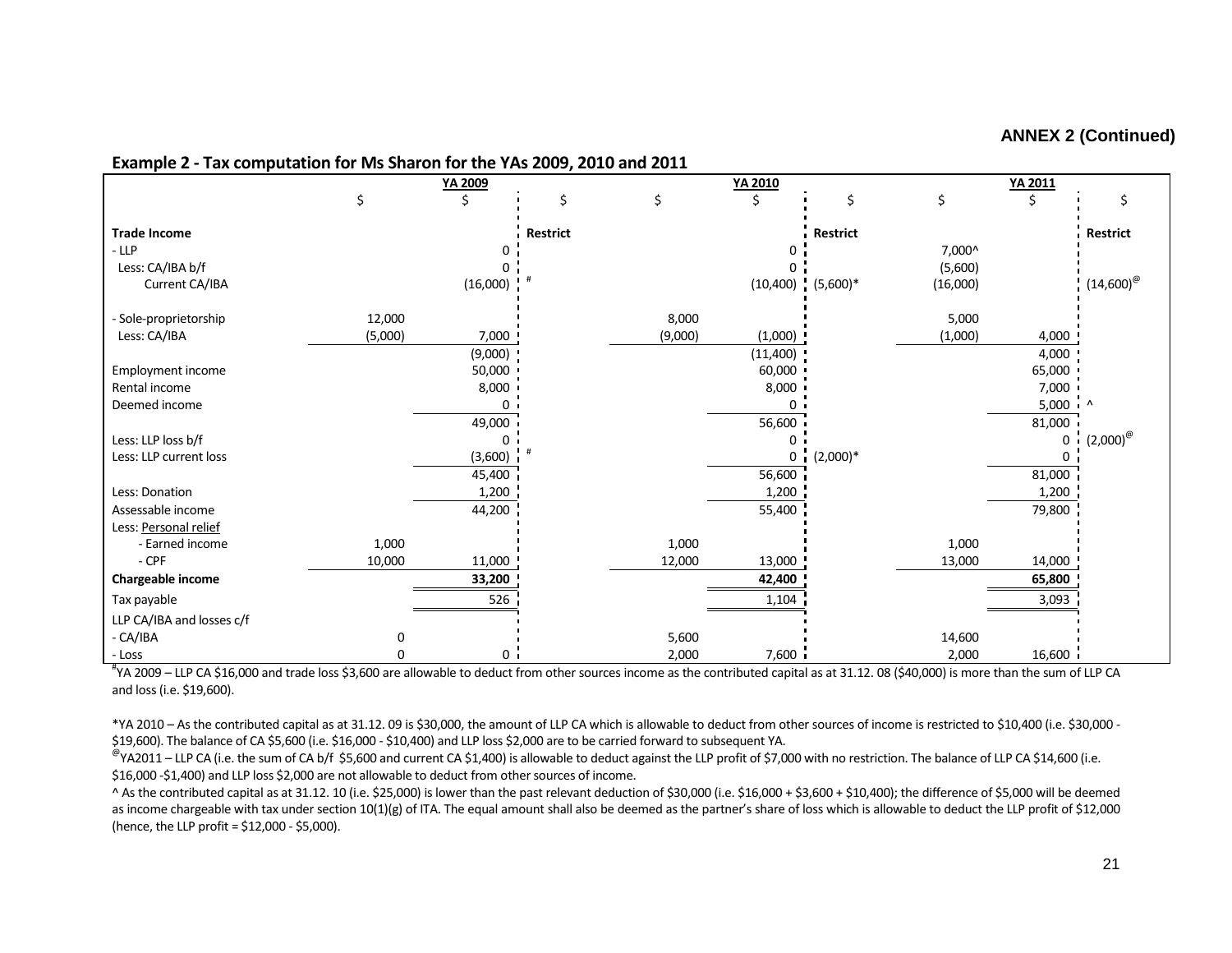^^The total LLP trade loss c/f of \$7,000 is derived from the summation of loss b/f and the deemed trade loss (i.e. \$2,000 + \$5,000).

#### **ANNEX 3**

#### **Summary of the relevant conditions for carry forward, transfer and carry back of the unabsorbed CA, IBA, trade losses or donations.**

<span id="page-25-0"></span>

| Type of<br><b>Deductions</b>   | <b>Options</b>                                                                                     | <b>Relevant Deduction</b><br><b>Restriction</b> | <b>Same Business</b><br>Test | Shareholding<br>Test            |  |  |
|--------------------------------|----------------------------------------------------------------------------------------------------|-------------------------------------------------|------------------------------|---------------------------------|--|--|
|                                | Carry-forward for deduction from future income of the<br>partner from the same LLP                 | No                                              | Yes                          |                                 |  |  |
| Unabsorbed<br>CA, IBA          | Deduction from other sources of income of the partner                                              | Yes                                             |                              |                                 |  |  |
|                                | Transfer to<br>related<br>the partner's spouse<br>or<br>company/companies for the same YA          |                                                 | <b>No</b>                    |                                 |  |  |
|                                | Carry-back for deduction from the partner or his<br>spouse's assessable income of the preceding YA |                                                 | Yes                          | Yes for<br>corporate<br>partner |  |  |
|                                | Carry-forward for deduction from future income of the<br>partner from the same LLP                 | <b>No</b>                                       |                              |                                 |  |  |
| Unabsorbed<br>Trade            | Deduction from other sources of income of the partner                                              |                                                 |                              |                                 |  |  |
| Losses                         | Transfer to the partner's spouse or<br>related<br>company/companies for the same YA                | Yes                                             | <b>No</b>                    |                                 |  |  |
|                                | Carry-back for deduction from the partner or his<br>spouse's assessable income of the preceding YA |                                                 |                              |                                 |  |  |
|                                | Carry-forward for deduction from future income of the<br>partner from the same LLP                 |                                                 |                              |                                 |  |  |
| Unabsorbed<br><b>Donations</b> | Deduction from other sources of income of the partner                                              | <b>No</b>                                       |                              |                                 |  |  |
|                                | related<br>Transfer to the partner's spouse<br>or<br>company/companies for the same YA             |                                                 |                              |                                 |  |  |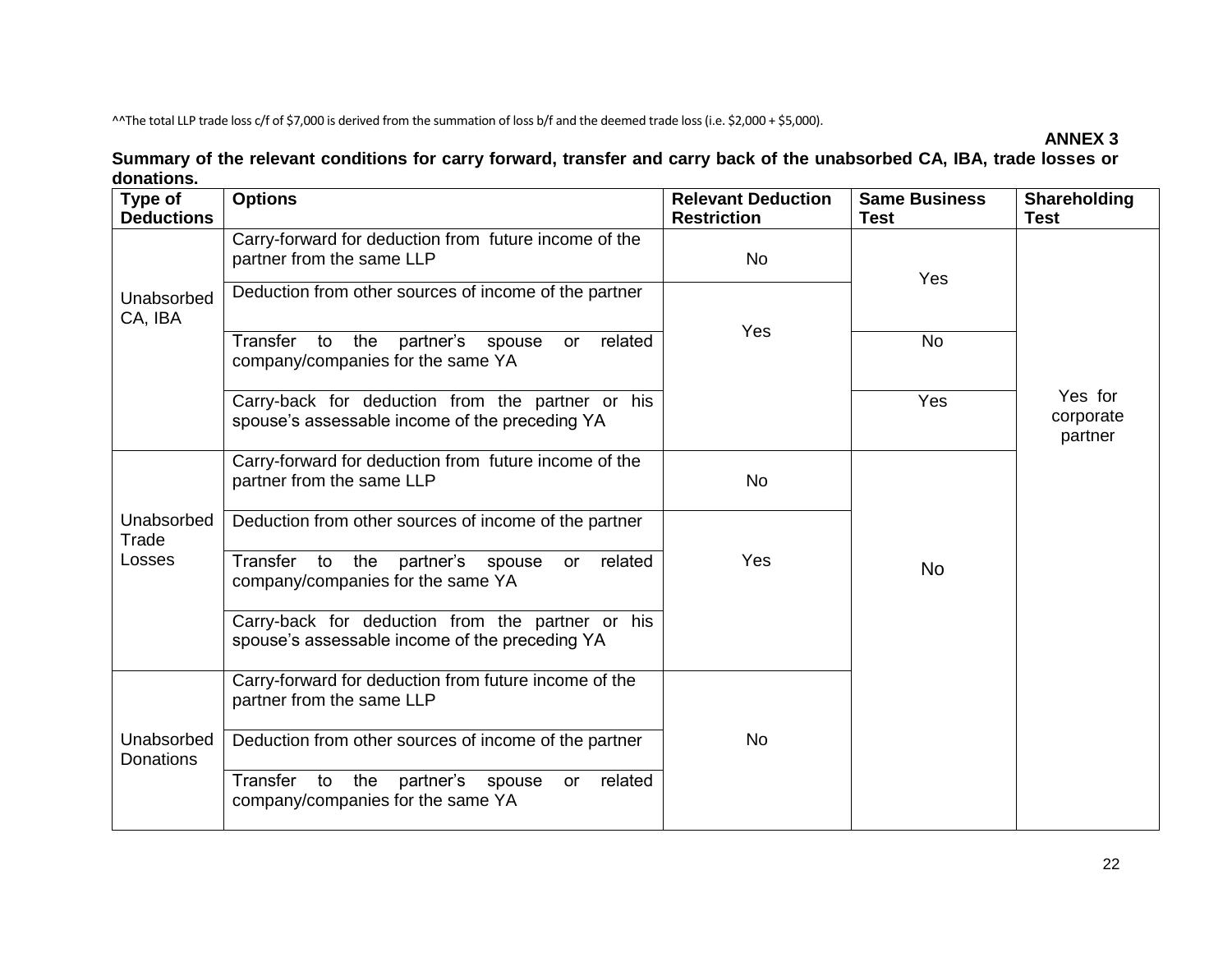#### **Treatment of CA in respect of a property sold to partners of an LLP**

**Example 1: Where a property is sold partly**

**- a property is transferred from a partnership to an LLP, an a partner of the partner of the partnership is a partner of the LLP** 

<span id="page-26-0"></span>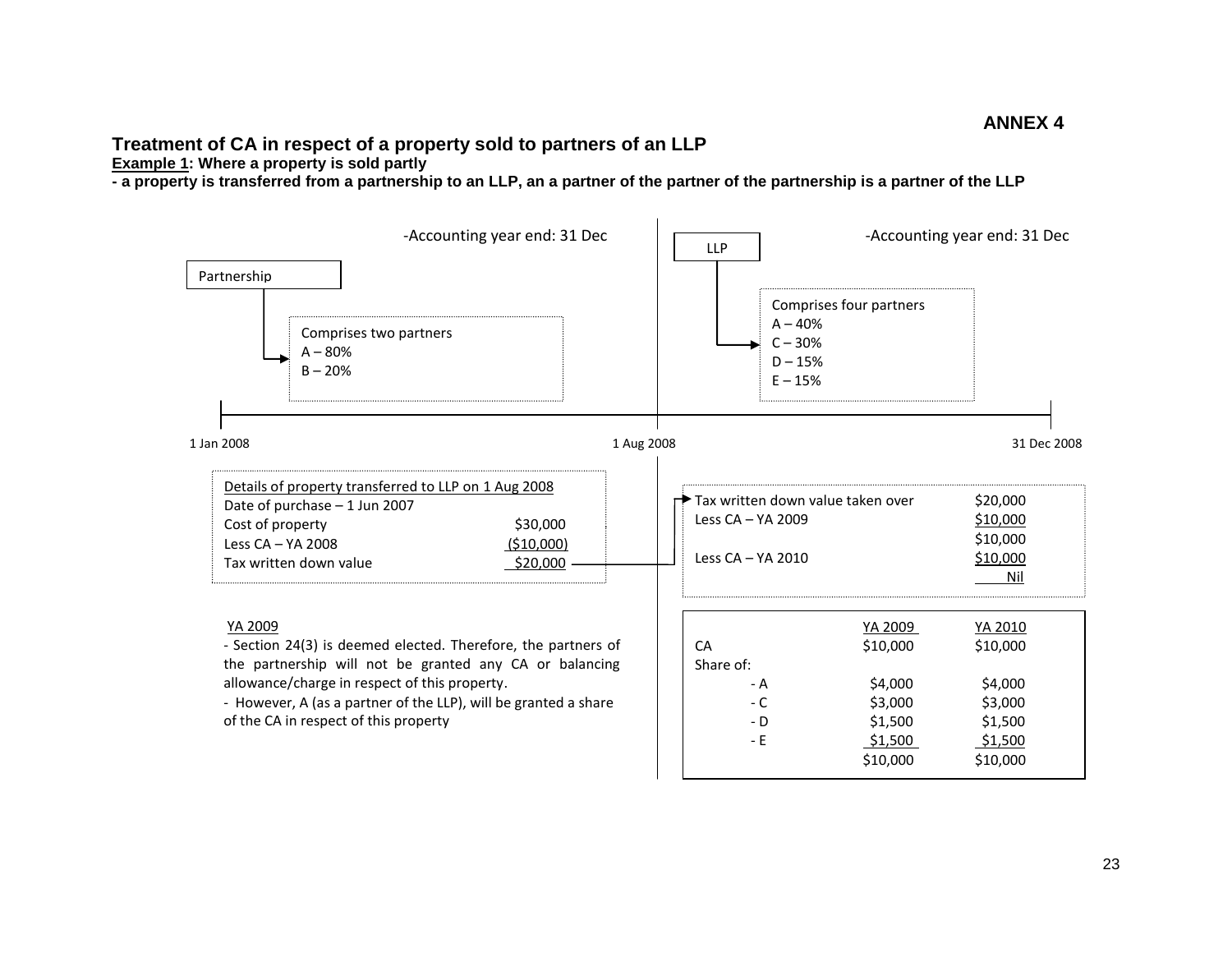#### **ANNEX 4 (Continued)**

# **Treatment of CA in respect of a property sold to partners of an LLP (CONTINUED)**

#### **EXAMPLE 2: Where a property is sold wholly**

**- a property is transferred from a partnership to an LLP, and NO partner of the partnership is a partner of the LLP**

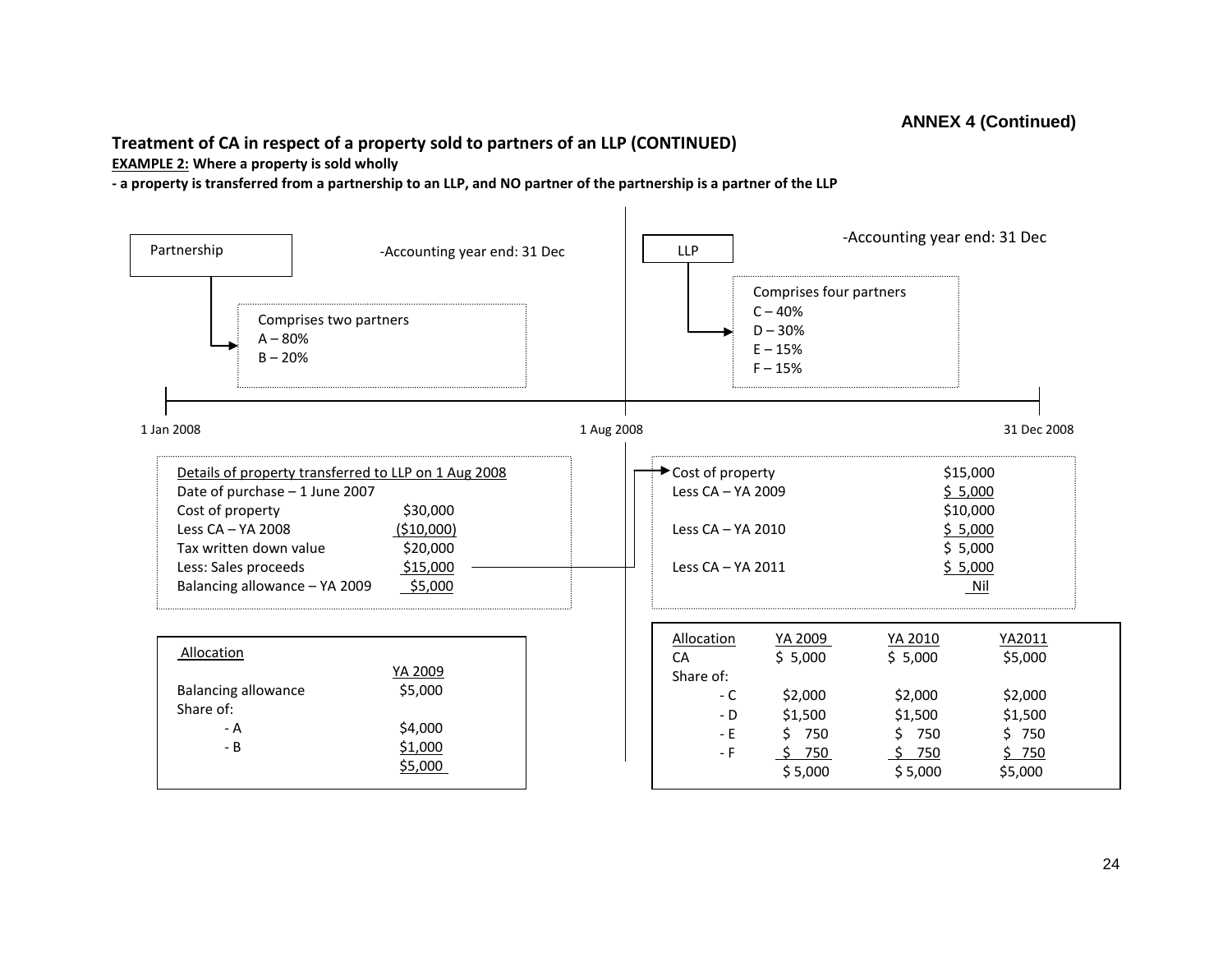#### **ANNEX 4 (Continued)**

#### **Treatment of CA in respect of a property sold to partners of an LLP (Continued) EXAMPLE 3: Where a company's property is transferred to an LLP**

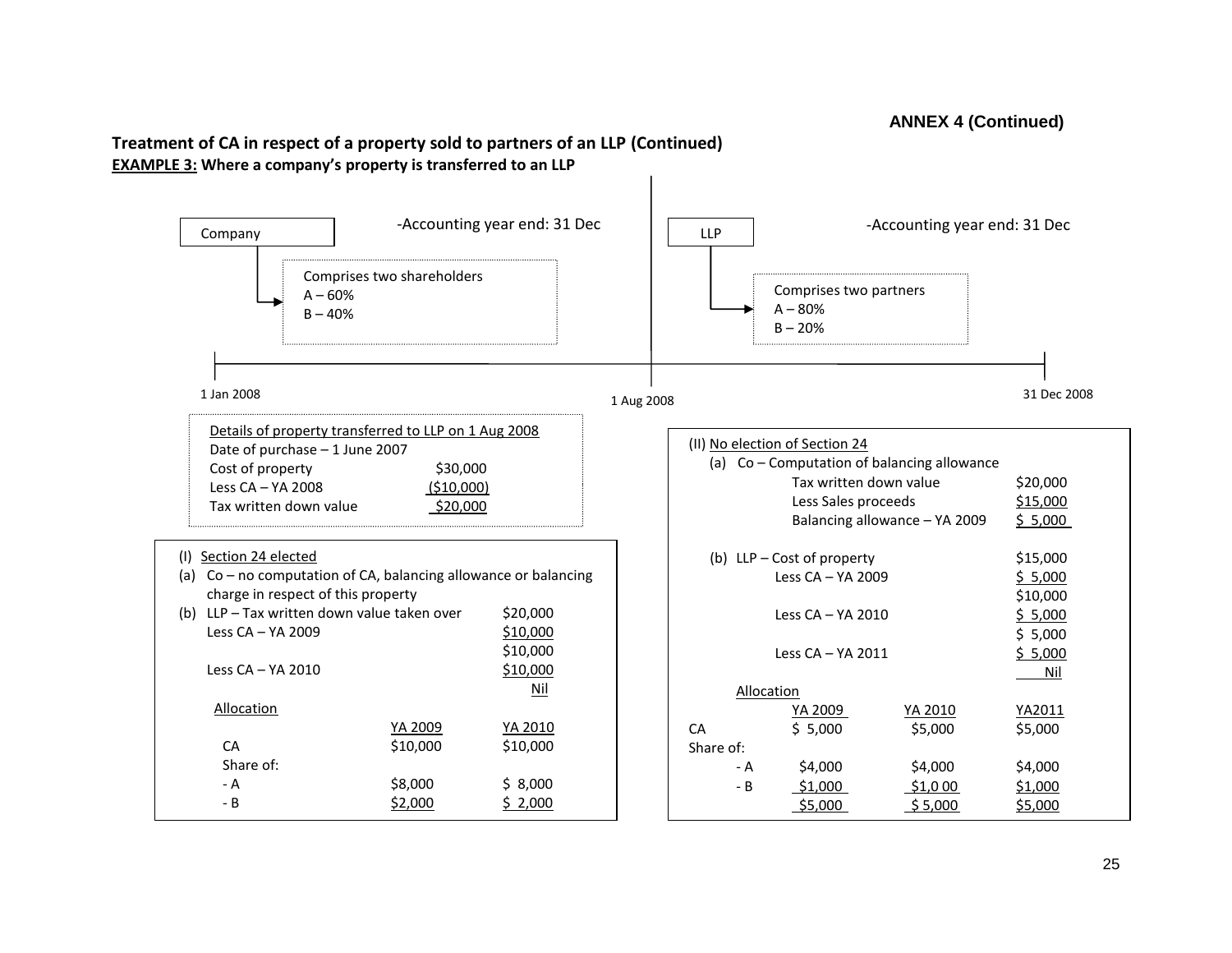#### **Example showing tax treatment of partners of an LLP where Section 10E is applicable**

Partnership B is an LLP and has two partners (i.e. Goodrich Pte Ltd and Mr Brodrick). The LLP is in the business of making investments and has an accounting year end of 31 December. The details of the LLP for YA2010 and 2011 are:

|                                                       | Goodrich Pte Ltd | Mr Brodrick |
|-------------------------------------------------------|------------------|-------------|
| (A) Profit Sharing Ration                             | 90%              | 10%         |
| (B) Contributed capital as at 31 Dec 2009             | \$500,000        | $$2,000*$   |
| (C) Net rental income for y/e 31.12.2009 - \$30,000   | \$27,000         | \$3,000     |
| Net rental income for y/e 31.12.2010 - \$70,000       | \$63,000         | \$7,000     |
| (D) CA for YA 2010 - \$40,000                         | (\$36,000)       | (\$4,000)   |
| CA for YA 2011 - \$40,000                             | (\$36,000)       | (\$4,000)   |
| (E) IBA for YA 2011 - \$60,000 (no claim for YA 2010) | (\$54,000)       | (\$6,000)   |

\*This is his actual capital contribution. Mr. Brodrick has committed to contribute up to \$50,000 as capital contribution by year ended 31.12.2013

#### <span id="page-29-0"></span>**YA 2010 Tax Computation for Goodrich Pte Ltd and Mr. Brodrick**

|                                                         |               | Goodrich Pte Ltd | Mr. Brodrick |          |  |
|---------------------------------------------------------|---------------|------------------|--------------|----------|--|
|                                                         |               |                  |              |          |  |
| Trade Income                                            |               |                  |              |          |  |
| - Adjusted trade income of Goodrich Pte Ltd's operation | 20,000        |                  |              |          |  |
| Less: CA                                                | (50,000)      | (30,000)         |              | $\Omega$ |  |
| - Net Income from LLP                                   | 27,000        |                  | 3,000        |          |  |
| Less: CA                                                | $**$ (36,000) |                  | $**$ (4,000) |          |  |
| <b>Employment Income</b>                                |               |                  |              | 60,000   |  |
| Rental Income                                           |               | 145,000          |              |          |  |
|                                                         |               | 115,000          |              | 60,000   |  |
| Less: Personal Relief                                   |               |                  |              |          |  |
| Earned income                                           |               |                  | 1,000        |          |  |
| <b>CPF</b>                                              |               | NA               | 12,000       | 13,000   |  |
| Chargeable income before deducting exempt income        |               | 115,000          |              | 47,000   |  |
| Less exempt amount                                      |               | 115,000          |              | NA       |  |
| Chargeable income after deducting exempt amount         |               |                  |              | 47,000   |  |
| Tax payable                                             |               |                  |              | 1,495    |  |
|                                                         |               |                  |              |          |  |

\*\*The excess CA is not available for deduction from income from other sources as section 10E tax treatment is applicable. Neither can the excess CA be carried forward to a future YA for deduction from the partner's share of future income from the LLP.